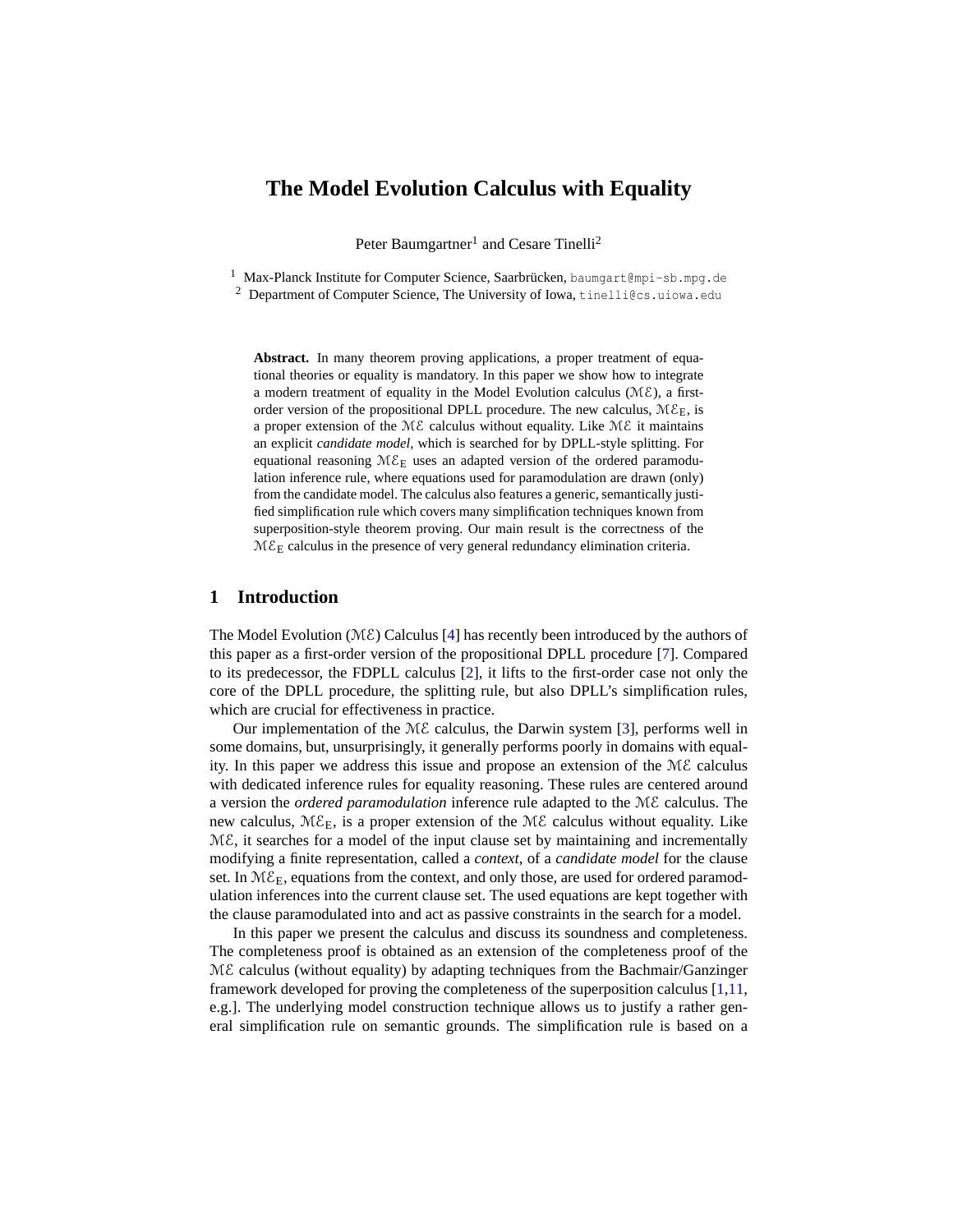general redundancy criterion that covers many simplification techniques known from superposition-style theorem proving.

**Related Work.** Like  $M\mathcal{E}$ , the  $M\mathcal{E}_E$  calculus is related to *instance based methods (IMs)*, a family of calculi and proof procedures developed over the last ten years. What has been said in [\[4\]](#page-15-0) about  $M\mathcal{E}$  in relation to IMs also applies to  $M\mathcal{E}_E$  when equality is not an issue, and the points made there will not be repeated here in detail. Instead, we focus on instance based methods that natively support equality reasoning.

Among them is Ordered Semantic Hyperlinking (OSHL) [\[12\]](#page-15-6). OSHL uses rewriting and narrowing (paramodulation) with unit equations, but requires some other mechanism such as Brand's transformation to handle equations that appear in nonunit clauses.

To our knowledge there are only two instance-based methods that have been extended with dedicated equality inference rules for full equational clausal logic. One is called disconnection tableaux, which is a successor of the disconnection method  $[6]$ .<sup>[3](#page-1-0)</sup> The other is the IM described in [\[9\]](#page-15-8). Both methods are conceptually rather different from ME in that the main derivation rules there are based on resolving *pairs* of complementary literals (connections) from *two* clauses, whereas ME's splitting rule is based on evaluating *all* literals of a *single* clause against a current candidate model.

The article [\[10\]](#page-15-9) discusses various ways of integrating equality reasoning in disconnection tableaux. It includes a variant based on ordered paramodulation, where paramodulation inferences are determined by inspecting connections between literals of two clauses. Only comparably weak redundancy criteria are available.

The instance based method in [\[9\]](#page-15-8) has been extended with equality in [\[8\]](#page-15-10). Beyond what has been said above there is one more conceptual difference, in that the inference step for equality reasoning is based on refuting, as a subtask, a set of unit clauses (which is obtained by picking clause literals).

**Paper organization.** We start with an informal explanation of the main ideas behind the  $M\mathcal{E}_E$  calculus in Section 2, followed by a more formal treatment of *contexts* and their associated interpretations in Section 3. Then, in Section 4, we present what we call *constrained clauses* and a way to perform equality reasoning on them. We describe the  $ME_E$  calculus over constrained clauses in Section 6, and discuss its correctness in Section 7. For space constraints we cannot provide proofs of the results presented in this paper. Also, we must assume that the reader has already some familiarity with the  $M\mathcal{E}$  calculus. All proofs as well as a more detailed exposition the calculus can be found in the paper's extended version [\[5\]](#page-15-11).

# <span id="page-1-1"></span>**2 Main Ideas**

The ME calculus of [\[4\]](#page-15-0), and by extension the  $M\mathcal{E}_E$  calculus, is informally best described with an eye to the propositional DPLL procedure, of which  $M\mathcal{E}$  is a first-order lifting. DPLL can be viewed as a procedure that searches the space of possible interpretations for a given clause set until it finds one that satisfies the clause set, if it exists. This can be done by keeping a current candidate model and *repairing* it as needed until

<span id="page-1-0"></span> $3$  Even in that early paper a paramodulation-like inference rule was considered, however a rather weak one.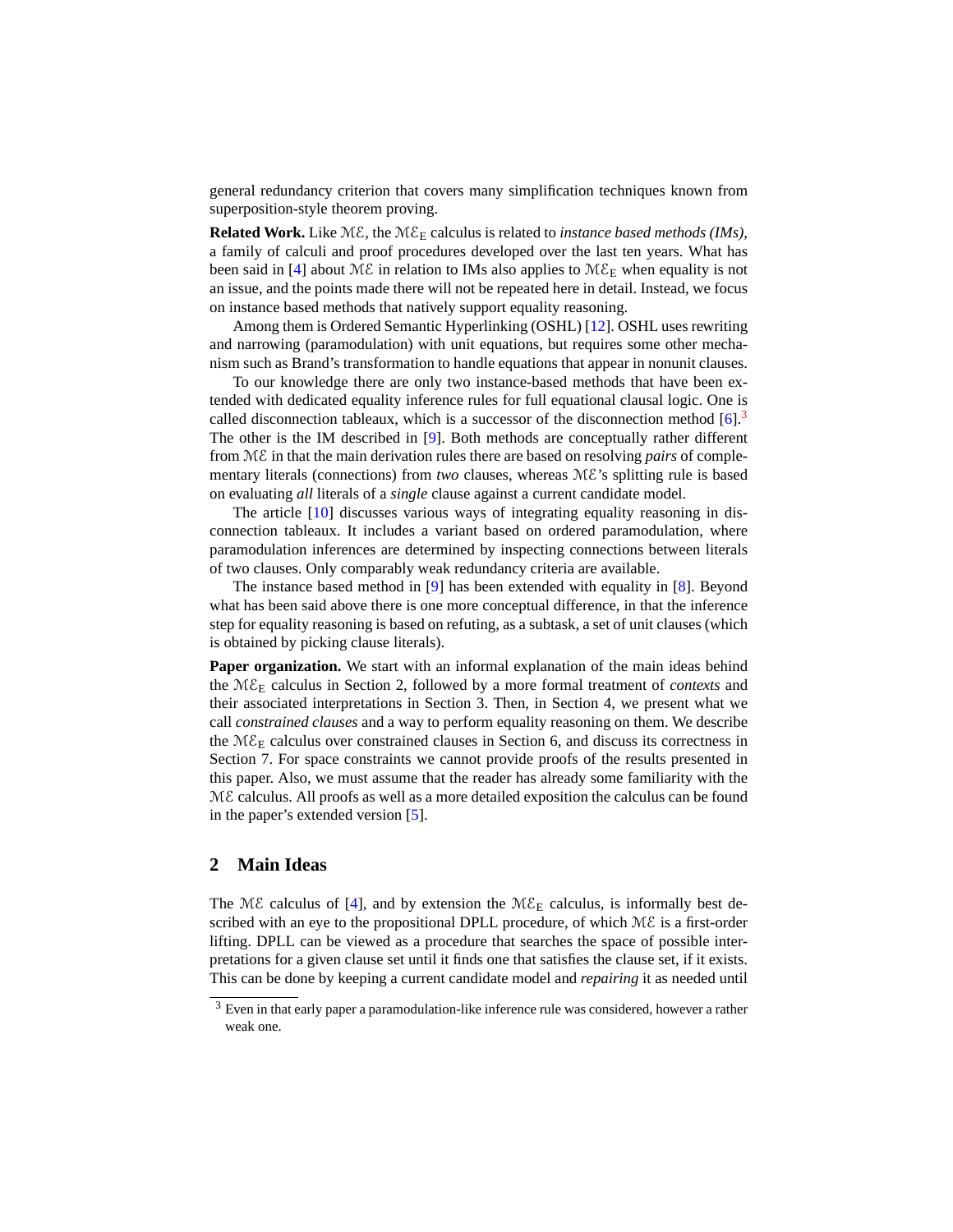it satisfies every input clause. The repairs are done incrementally by changing the truth value of one clause literal at a time, and involve a non-deterministic guess (a "split") on whether the value of a selected literal should be changed or kept as it is. The number of guesses is limited by a constraint propagation process ("unit propagation") that is able to deduce deterministically the value of some input literals.

Both  $M\mathcal{E}$  and  $M\mathcal{E}_E$  lift this idea to first-order logic by maintaining a *first-order* candidate model, by identifying *instances* of input clauses that are falsified by the model, and by repairing the model incrementally until it satisfies all of these instances. The difference between the two calculi is that  $M\mathcal{E}_E$  works with *equational* models, or *Einterpretations*, that is, Herbrand interpretations in which the equality symbol is the only predicate symbols and always denotes a congruence relation.

The current E-interpretation is represented (or more precisely, induced) by a *context*, a finite set of non-ground equations and disequations directly processed by the calculus. Context literals can be built over two kinds of variables: *universal* and *parametric* variables. The difference between the two lies in how they constrain the possible additions of further literals to a context and, as a consequence, the possible repairs to its induced E-interpretation. As far as the induced E-interpretation is concerned, however, the two types of variables are interchangeable. The construction of this E-interpretation is best explained in two stages, each based on an ordering on terms/atoms: the usual instantiation preordering  $\gtrsim$  with its strict subset  $\gtrsim$ , and an arbitrary reduction ordering  $\succ$  total on ground terms. Using the first we associate to a context Λ, similarly to the M*E* calculus, a (non-equational) interpretation *I*<sub>Λ</sub>. Roughly, and modulo symmetry of  $\approx$ , this interpretation satisfies a ground equation  $s'' \approx t''$ , over an underlying signature  $\Sigma$ , iff  $s'' \approx t''$  is an instance of an equation  $s \approx t$  in  $\Lambda$  without being an instance of any equation  $s' \approx t'$  such that  $s \approx t \gtrapprox s' \approx t'$  and  $s' \not\approx t' \in \Lambda$ . For instance, if  $\Lambda = \{f(u) \approx u, f(a) \not\approx a\}$  where *u* is a (parametric) variable and the signature  $\Sigma$  consists of the unary function symbol  $f$  and the constant symbols  $a$  and  $b$ , then  $I<sub>A</sub>$  is the symmetric closure of  $\{f^{n+1}(b) \approx f^{n}(b) \mid n \ge 0\} \cup \{f^{n+1}(a) \approx f^{n}(a) \mid n \ge 1\}.$ 

In general  $I_{\Lambda}$  is not an E-interpretation. Its purpose is merely to supply a set of candidate equations that determine the final E-interpretation induced by  $\Lambda$ . This Einterpretation, denoted by  $R_Λ^E$ , is defined as the smallest congruence on ground Σ-terms that includes a specific set  $R_\Lambda$  of ordered equations selected from  $I_\Lambda$ . The set  $R_\Lambda$  is constructed inductively on the reduction ordering  $\succ$  by adding to it an ordered equation  $s \rightarrow t$  iff  $s \approx t$  or  $t \approx s$  is in  $I_\Lambda$ ,  $s \succ t$  and both *s* and *t* are irreducible wrt. the equations of  $R_\Lambda$  that are smaller than  $s \to t$ . This construction guarantees that  $R_\Lambda$  is a convergent rewrite system. In the example above,  $R_{\Lambda}$  is  $\{f(b) \to b, f(f(a)) \to f(a)\}$  for any reduction ordering  $\succ$ ; the E-interpretation  $R_{\Lambda}^{E}$  induced by  $\Lambda$  is the congruence closure of  ${f(b) \approx b, f(f(a)) \approx f(a)}$ . Since  $R_\Lambda$  is convergent by construction for any context  $\Lambda$ , any two ground Σ-terms are equal in  $R^E_\Lambda$  iff they have the same  $R_\Lambda$ -normal form.

Now that we have sketched how the E-interpretation is constructed, we can explain how the calculus detects the need to repair the current *E*-interpretation and how it goes about repairing it. To simplify the exposition we consider here only ground input clauses. A repair involves conceptually two steps: (i) determining whether a given clause *C* is false in the E-interpretation  $R_A^E$ , and (ii) if so, modifying  $\Lambda$  so that the new  $R_{\Lambda}^{E}$  satisfies it.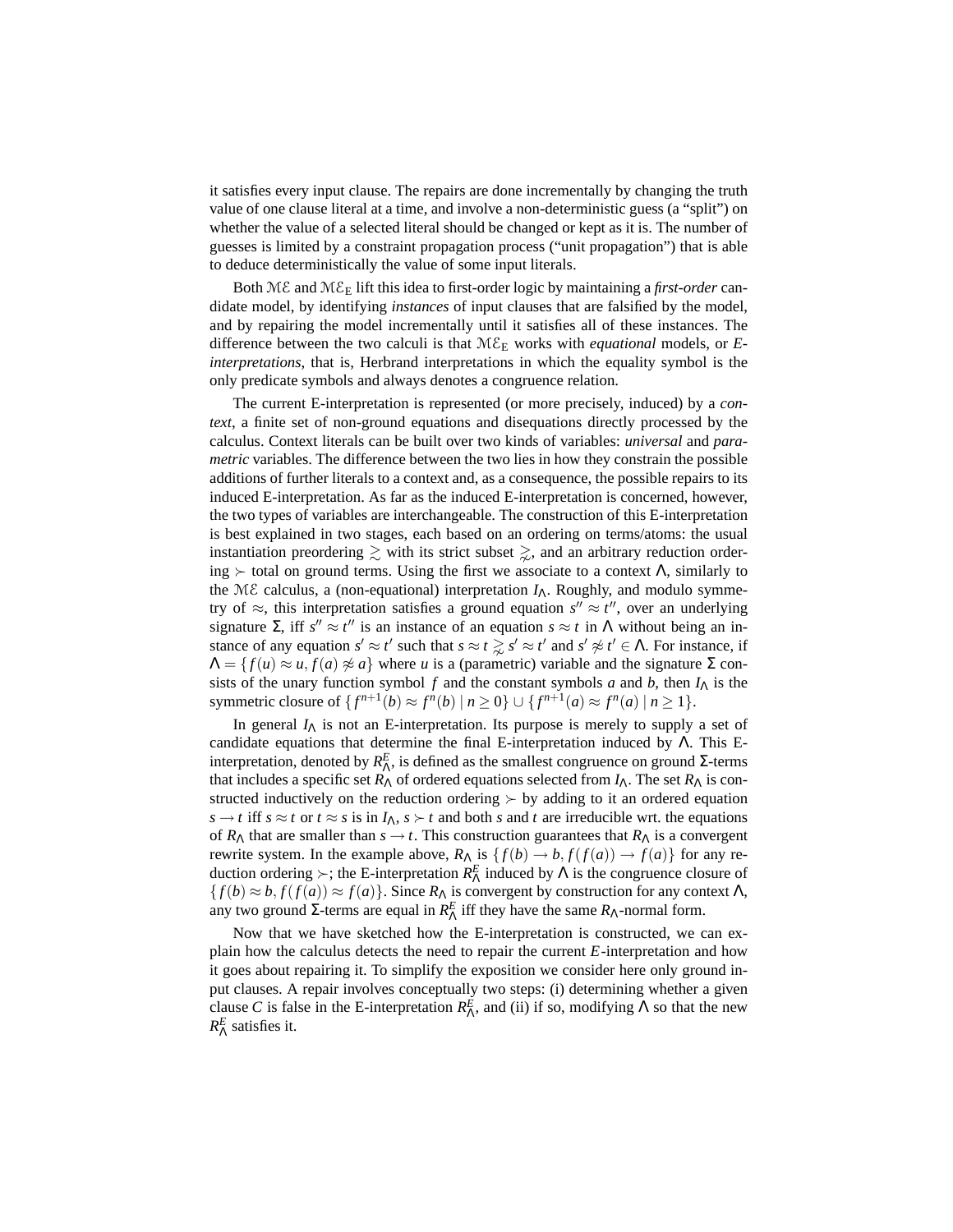For step (i), by congruence it suffices to rewrite the literals of *C* with the rewrite rules  $R_{\Lambda}$  to normal form. If  $C \downarrow_{R_{\Lambda}}$  denotes that normal form, then  $R_{\Lambda}^{E}$  fasifies *C* iff all equations in  $C \downarrow_{R_{\Lambda}}$  are of the form  $s \approx t$  with  $s \neq t$ , and all disequations are of the form *s*  $\napprox$  *s*. In the earlier example, if  $C = f(a) \approx a \vee f(f(a)) \approx b \vee f(b) \not\approx b$  then  $C \downarrow_{R_{\Lambda}} = f(a) \approx a \vee f(a) \approx b \vee b \not\approx b$ , meaning that  $R_{\Lambda}^{E}$  indeed falsifies *C*.

For step (ii), we first point out that the actual repair needs to be carried out only on the literals of  $C \downarrow_{R_{\Lambda}}$ , not on the literals of *C*. More precisely, the calculus considers only the positive equations of  $C \downarrow_{R_{\Lambda}}$ , as the trivial disequations  $s \not\approx s$  in it do not provide any usable information. To repair the E-interpretation it is enough to modify  $\Lambda$  so that  $R_{\Lambda}$ contains one of the positive equations  $s \approx t$  of  $C \downarrow_{R_{\Lambda}}$ . Then, by congruence,  $R_{\Lambda}^{E}$  will also satisfy  $C$ , as desired. Concretely,  $\Lambda$  is modified by creating a choice point and adding to Λ one of the literals *L* of  $C \downarrow_{R_{Λ}}$  or its complement. Adding *L*—which is possible only provided that neither *L* not its complement are contradictory, in a precise sense defined later, with  $\Lambda$ —-will make sure that the new  $R_{\Lambda}^{E}$  satisfies *C*. Adding the complement of *L* instead will not make *C* satisfiable in the new candidate E-model. However, it is necessary for soundness and marks some progress in the derivation because it will force the calculus to consider other literals of  $C \downarrow_{R_{\Lambda}}$  for addition to the context.

Referring again to our running example, of the two positive literals of  $C \downarrow_{R_{\Lambda}}$  =  $f(a) \approx a \vee f(a) \approx b \vee b \not\approx b$ , only  $f(a) \approx b$  can be added to the context  $\Lambda = \{f(u) \approx b \wedge b \not\approx b\}$  $u, f(a) \not\approx a$ } because neither it nor its complement is contradictory with  $\Lambda$  (by contrast *f*(*a*) ≈ *a* is contradictory with Λ). With  $Λ = {f(u) ≈ u, f(a) ≉ a, f(a) ≈ b}$ , now  $R_{\Lambda} = \{f(b) \to b, f(a) \to b\}$  and  $C \downarrow_{R_{\Lambda}}$  becomes  $b \approx a \lor b \approx b \lor b \not\approx b$ , which means that *C* is satisfied by  $R_{\Lambda}^{E}$ .

We point out that adding positive equations to the context is not always enough. Sometimes it is necessary to add negative equations, whose effect is to eliminate from *R*<sup>Λ</sup> rewrite rules that cause the disequations of *C* to rewrite to trivial disequations. The calculus takes care of this possibility as well. To achieve that we found it convenient to have  $ME_E$  work with a slightly generalized data structure. More precisely, instead of clauses *C* we consider *constrained clauses C* ·Γ, where Γ is a set of rewrite rules. The constraint Γ consists just of those (instances of) *equations* from a context Λ that were used to obtain *C* from some input clause (whose constraint is empty).

Reusing our example, the clause *C* would be represented as the constraint clause  $C \cdot \Gamma = f(a) \approx a \vee f(f(a)) \approx b \vee f(b) \not\approx b \cdot 0$ , with its  $R_\Lambda$ -normal form being  $C \downarrow_{R_\Lambda} \cdot \Gamma =$  $f(a) \approx a \vee f(a) \approx b \vee b \not\approx b \cdot f(f(a) \rightarrow f(a), f(b) \rightarrow b \text{ for } \Lambda = \{f(u) \approx u, f(a) \not\approx a\}.$ Now, the rewrite rule  $f(b) \rightarrow b$  used to obtain the normal form is available in the constraint part, as written. The calculus may add its negation  $f(b) \not\approx b$  to  $\Lambda$ , with the effect of removing  $f(b) \rightarrow b$  from  $R_\Lambda$ . The resulting context and rewrite system would be, respectively,  $\Lambda'' = \{f(u) \approx u, f(a) \not\approx a, f(b) \not\approx b\}$ , and  $R_{\Lambda''} = \{f(f(b)) \rightarrow b\}$  $f(b), f(f(a)) \to f(a)$ . It is easy to see that the new  $I_{R_{\Lambda}}^E$  satisfies *C* as well, as desired.

While the above informal description illustrates the main ideas behind  $M\mathcal{E}_E$ , it is not entirely faithful to the actual calculus as defined later in the paper. Perhaps the most significant differences to mention here are that (i) the calculus works with non-ground clauses as well (by treating them, as usual in refutation-based calculi, as schematic for their ground instances and relying heavily on unification), and (ii) the normal form of a constrained clause is not derived in one sweep, as presented above. Instead the calculus,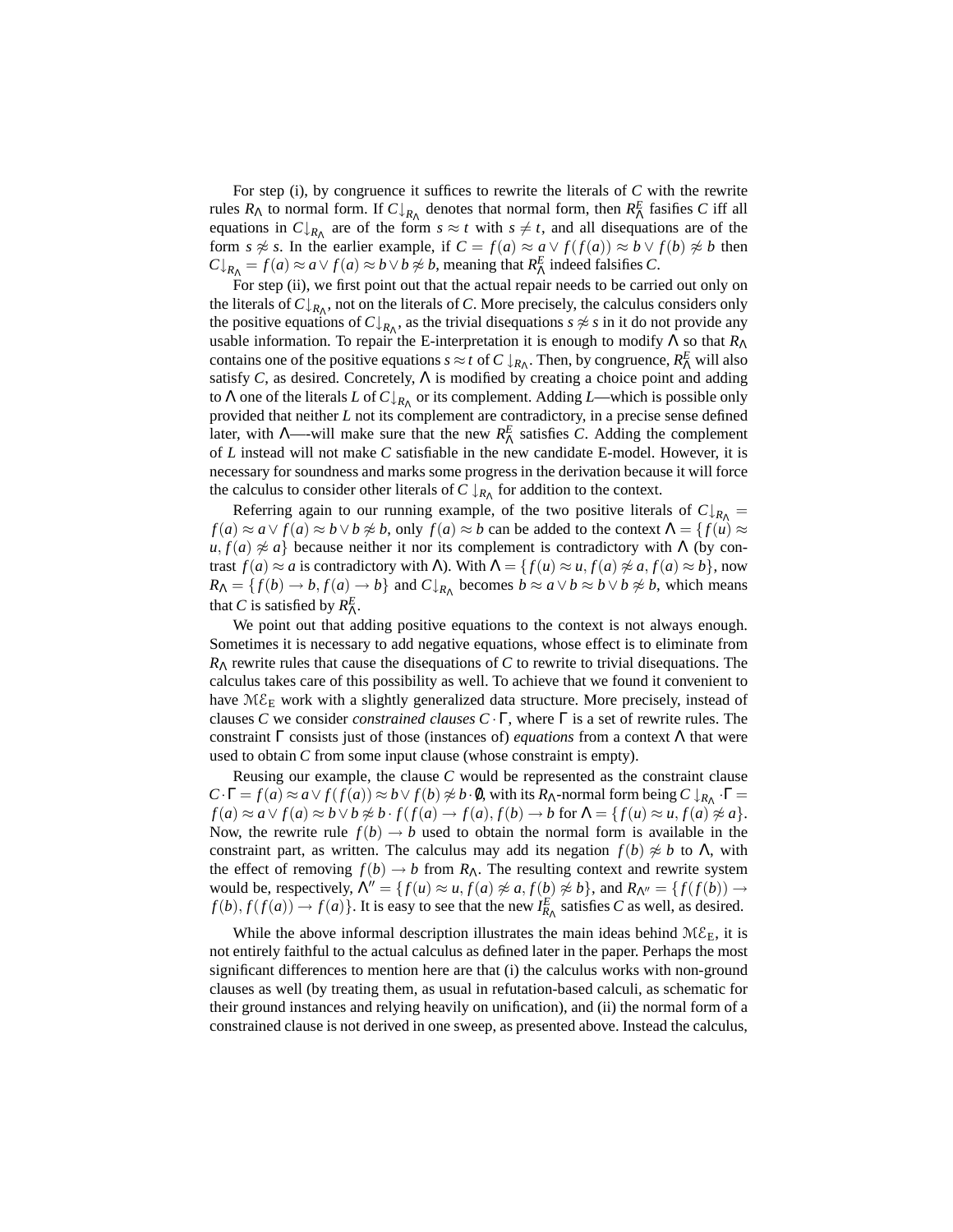when equipped with a fair strategy, derives all intermediate constrained clauses as well. It does so by a suitably defined paramodulation rule, where the equations paramodulating (only) into the clause part of a constrained clause are drawn from the current context Λ. The rationale is that the rewrite system *R*<sup>Λ</sup> is in general not available to the calculus. Hence rewriting (ground) clause literals with rules from  $R_\Lambda$ , which would theoretically suffice to obtain a complete calculus at the ground level, is approximated by ordered paramodulation with equations from  $\Lambda$  instead.

# <span id="page-4-1"></span>**3 Contexts and Induced Interpretations**

We start with some formal preliminaries. We will use two disjoint, infinite sets of variables: a set *X* of *universal* variables, which we will refer to just as variables, and another set *V*, which we will always refer to as *parameters*. We will use *u* and *v* to denote elements of *V* and *x* and *y* to denote elements of *X*. We fix a signature  $\Sigma$  throughout the paper and denote by  $\Sigma^{\text{sko}}$  the expansion of  $\Sigma$  obtained by adding to  $\Sigma$  an infinite number of fresh (Skolem) constants. If *t* is a term we denote by  $\mathcal{V}ar(t)$  the set of *t*'s variables and by  $Par(t)$  the set of *t*'s parameters. A term *t* is *ground* iff  $Var(t) = Par(t) = 0$ .

A substitution  $\rho$  is a *renaming on*  $W \subseteq (V \cup X)$  iff its restriction to W is a bijection of *W* onto itself;  $\rho$  is simply a *renaming* if it is a renaming on  $V \cup X$ . A substitution σ is *p-preserving* (short for parameter preserving) if it is a renaming on *V*. If *s* and *t* are two terms, we write  $s \gtrsim t$ , iff there is a substitution  $\sigma$  such that  $s\sigma = t^4$  $s\sigma = t^4$ . We say that *s* is *a variant of t*, and write  $s \sim t$ , iff  $s \geq t$  and  $t \geq s$  or, equivalently, iff there is a renaming ρ such that  $sρ = t$ . We write  $s \geq t$  if  $s \geq t$  but  $s \sim t$ . We write  $s \geq t$  and say that *t* is *a p-instance of s* iff there is a p-preserving substitution  $\sigma$  such that  $s\sigma = t$ . We say that *s* is *a p-variant of t*, and write  $s \simeq t$ , iff  $s \geq t$  and  $t \geq s$ ; equivalently, iff there is a p-preserving renaming  $\rho$  such that  $s\rho = t$ . The notation  $s[t]_p$  means that the term *t* occurs in the term *s* at position *p*, as usual.

All of the above is extended from terms to literals in the obvious way.

In this paper we restrict to equational clause logic. Therefore, and essentially without loss of generality, we assume that the only predicate symbol in  $\Sigma$  is  $\approx$ . An atom then is always an equation, and a literal then is always an equation or the negation of an equation. Literals of the latter kind, i.e., literals of the form  $\neg (s \approx t)$  are also called *negative equations* and generally written  $s \not\approx t$  instead. We call a literal *trivial* if it is of the form  $t \approx t$  or  $t \not\approx t$ . We denote literals by the letters *K* and *L*. We denote by  $\overline{L}$ the complement of a literal  $L$ , and by  $L^{sko}$  the result of replacing each variable of  $L$  by a fresh Skolem constant in  $\Sigma^{sko} \setminus \Sigma$ . We denote clauses by the letters *C* and *D*, and the empty clause by  $\Box$ . We will write  $L \vee C$  to denote a clause obtained as the disjunction of a (possibly empty) clause *C* and a literal *L*.

A *(Herbrand) interpretation I* is a set of ground Σ-equations—those that are true in the interpretation. Satisfiability/validity of ground Σ-literals, Σ-clauses, and clause sets in a Herbrand interpretation is defined as usual. We write  $I \models F$  to denote the fact that *I* satisfies *F*, where *F* is a ground Σ-literal or a Σ-clause (set). An *E-interpretation* is an interpretation that is also a congruence relation on the Σ-terms. If *I* is an interpretation,

<span id="page-4-0"></span><sup>&</sup>lt;sup>4</sup> Note that many authors would write  $s \lesssim t$  in this case.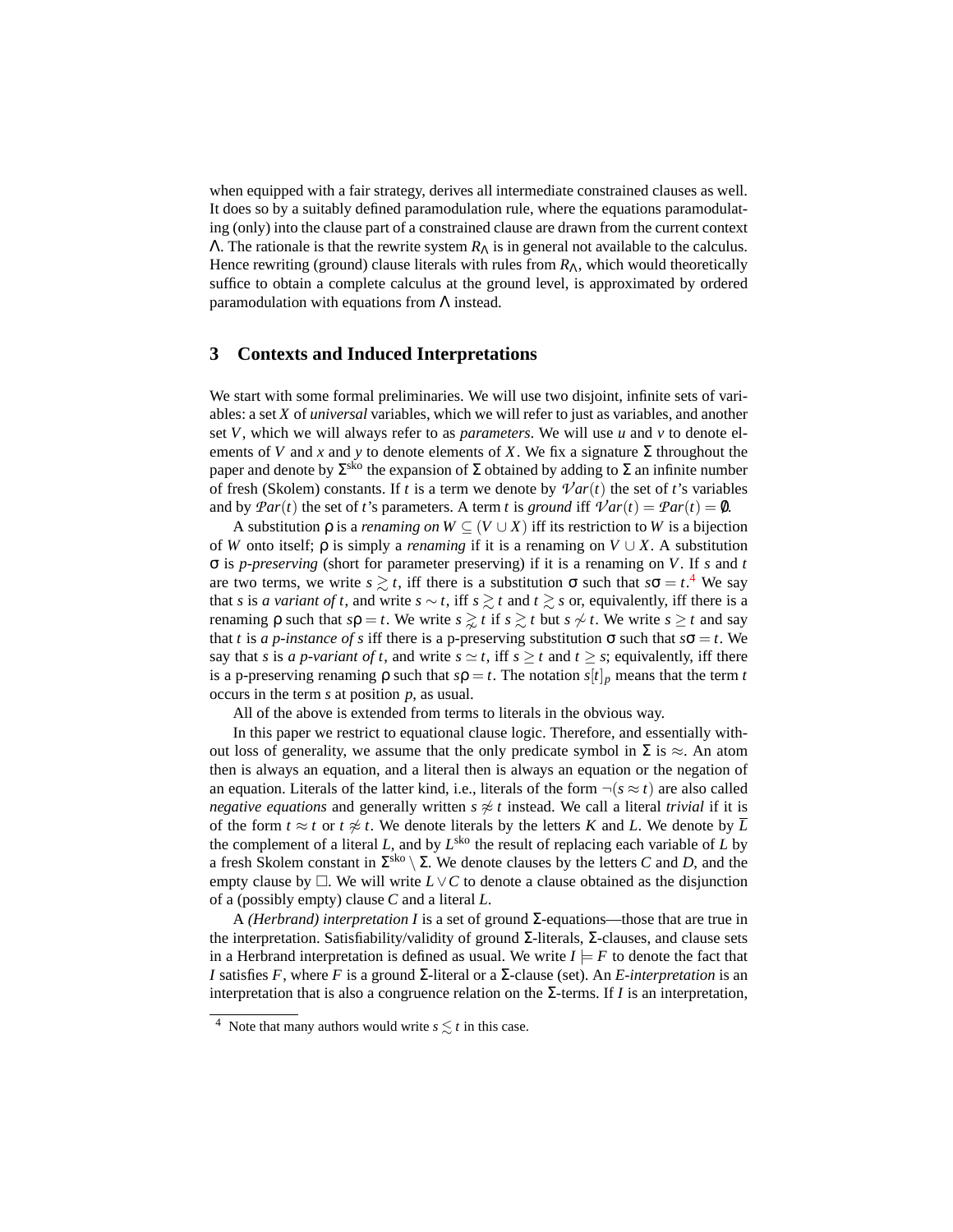we denote by  $I^E$  the smallest congruence relation on the  $\Sigma$ -terms that includes *I*, which is an E-interpretation. We say that *I E-satisfies* F iff  $I^E \models F$ . Instead of  $I^E \models F$  we generally write  $I \models_{E} F$ . We say that *F E-entails F'*, written  $F \models_{E} F'$ , iff every Einterpretation that satisfies *F* also satisfies  $F'$ . We say that *F* and  $F'$  are *E-equivalent* iff  $F \models_{\mathsf{E}} F'$  and  $F' \models_{\mathsf{E}} F$ .

The Model Evolution calculus, with and without equality, works with sequents of the form  $\Lambda \vdash \Phi$ , where  $\Lambda$  is a finite set of literals possibly with variables or with parameters called a context, and  $\Phi$  is a finite set of clauses possibly with variables. As in [\[4\]](#page-15-0), we impose for simplicity that literals in a context can contain parameters or variables but not both, but this limitation can be overcome.

**Definition 3.1 (Context [\[4\]](#page-15-0)).** *A* context *is a set of the form*  $\{\neg v\} \cup S$  *where*  $v \in V$  *and S is a finite set of literals each of which is parameter-free or variable-free.*

Differently from [\[4\]](#page-15-0), we implicitly treat any context  $\Lambda$  as if it contained the symmetric version of each of its literals. For instance, if  $\Lambda = \{\neg v, f(u) \approx a, f(x) \not\approx x\}$  then  $a \approx a$  $f(u)$ ,  $f(u) \approx a$ ,  $x \not\approx f(x)$ ,  $f(x) \not\approx x$  are all considered to be literals of Λ, and we write, for instance,  $a \approx f(u) \in \Lambda$ .

Where *L* is a literal and  $\Lambda$  a context, we write  $L \in \Lambda$  if *L* is a variant of a literal in Λ, write  $L \in \Delta$  Λ if *L* is a p-variant of a literal in Λ, and write  $L \in \Delta$  Λ if *L* is a pinstance of a literal in Λ. A literal *L* is *contradictory with* a context Λ iff  $L\sigma = \overline{K}\sigma$  for some  $K \in \Delta$  *A* and some p-preserving substitution  $\sigma$ . A context  $\Lambda$  is *contradictory* iff it contains a literal that is contradictory with  $\Lambda$ . Referring to the context  $\Lambda$  above,  $f(v) \not\approx a$ ,  $a \not\approx f(v)$ ,  $a \approx f(a)$ ,  $f(a) \approx a$  all are contradictory with Λ. Notice that an equation  $s \approx t$ is contradictory with a context  $\Lambda$  if and only if  $t \approx s$  is so. The same applies to negative equations.

We will work only with non-contradictory contexts. Thanks to the next two notions, such contexts can be used as finite denotations of (certain) Herbrand interpretations. Let *L* be a literal and Λ a context. A literal *K* is *a most specific generalization (msg) of L in*  $\Lambda$  iff  $K \ge L$  and there is no  $K' \in \Lambda$  such that  $K \ge K' \ge L$ .

**Definition 3.2 (Productivity [\[4\]](#page-15-0)).** *Let L be a literal, C a clause, and* Λ *a context. A literal K* produces *L* in  $\Lambda$  *iff (i) K is an msg of L in*  $\Lambda$ *, and (ii) there is no*  $K' \in \Lambda$  *such that*  $K \gtrsim \overline{K'} \gtrsim L$ . The context  $\Lambda$  produces *L* iff it contains a literal K that produces *L* in Λ*.*

Notice that a literal *K* produces a literal *L* in a context Λ if and only if *K* produces the symmetric version of *L* in  $\Lambda$ . For instance, the context  $\Lambda$  above produces  $f(b) \approx a$ and  $a \approx f(b)$  but  $\Lambda$  produces neither  $f(a) \approx a$  nor  $a \approx f(a)$ . Instead it produces both  $a \not\approx f(a)$  and  $f(a) \not\approx a$ .

A non-contradictory context Λ uniquely induces a (Herbrand) Σ-interpretation *I*Λ, defined as follows:

 $I_{\Lambda} := \{ l \approx r | l \approx r \text{ is a positive ground } \Sigma \text{-equation and } \Lambda \text{ produces } l \approx r \}$ 

For instance, if  $\Lambda = \{x \approx f(x)\}\$ and  $\Sigma$  consists of a constant *a* and the unary function symbol *f* then  $I_\Lambda = \{a \approx f(a), f(a) \approx a, f(a) \approx f(f(a)), f(f(a)) \approx f(a), ...\}.$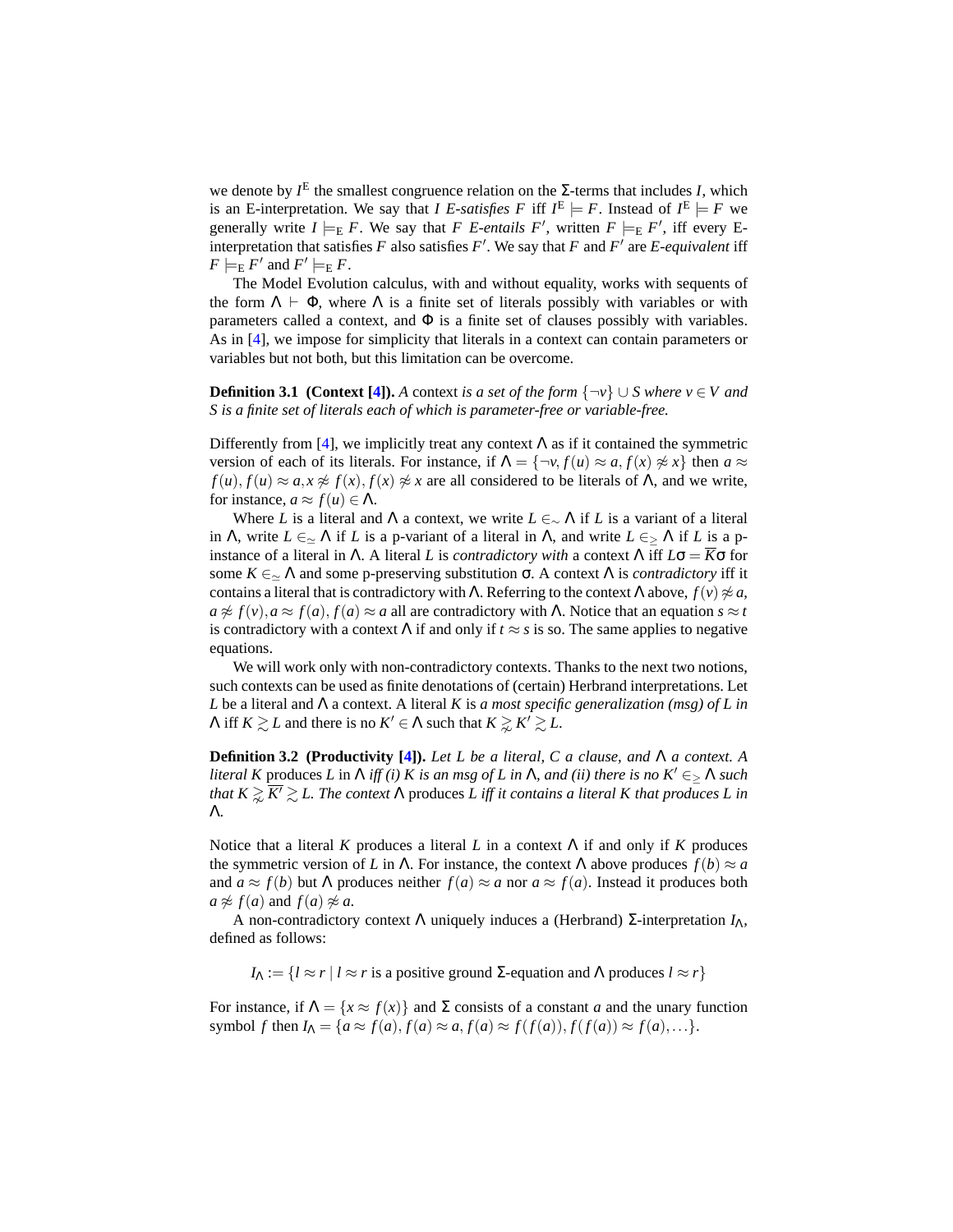A consequence of the presence of the pseudo-literal  $\neg v$  in every context  $\Lambda$  is that  $\Lambda$ produces *L* or  $\overline{L}$  for every literal *L*. Moreover, it can be easily shown that whenever  $I_{\Lambda}$   $\models$ *L* then Λ produces *L*, even when *L* is a negative literal. This fact provides a "syntactic" handle on literals satisfied by  $I_\Lambda$ . The induced interpretation  $I_\Lambda$  is not an E-interpretation in general.<sup>[5](#page-6-0)</sup> But we will use it to define a unique *E*-interpretation associated to  $\Lambda$ .

#### <span id="page-6-2"></span>**4 Equality Reasoning on Constrained Clauses**

The  $M\mathcal{E}_E$  calculus operates with *constrained clauses*, defined below. In this section we will introduce derivation rules for equality reasoning on constrained clauses. These derivation rules will be used by the  $M\mathcal{E}_E$  calculus in a modular way. The section concludes with a first soundness and completeness result, which will serve as a lemma for the completeness proof of the  $M\mathcal{E}_E$  calculus.

As an important preliminary remark, whenever the choice of the signature makes a difference in this section, e.g. in the definition of grounding substitution, we always implicitly meant the signature  $\Sigma$ , not the signature  $\Sigma^{\text{sko}}$ .

**Constrained Clauses.** A *(rewrite) rule* is an expression of the form  $l \rightarrow r$  where *l* and *r* are Σ-terms. Given a parameter-free Σ-clause  $C = L_1 \vee \cdots \vee L_n$  and a set of parameterfree Σ-rewrite rules  $\Gamma = \{A_1, \ldots, A_m\}$ , the expression  $C \cdot \Gamma$  is called a *constrained clause (with constraint* Γ). Instead of  $C \cdot \{A_1, \ldots, A_m\}$  we generally write  $C \cdot A_1, \ldots, A_m$ . The notation *C*·Γ,*A* means *C*·Γ ∪ {*A*}.

A constrained clause *C* · Γ is a *constrained clause without expansion constraints* iff Γ contains no *expansion rules*, i.e., rules of the form  $x \to t$ , where x is a variable and *t* is a term. A *constrained clause set without expansion constraints* is a constrained clause set that consists of constrained clauses without expansion constraints. The  $ME_E$ calculus works only with such constrained clause sets.<sup>[6](#page-6-1)</sup>

Applying a substitution  $\sigma$  to  $C \cdot \Gamma$ , written as  $(C \cdot \Gamma) \sigma$ , means to apply  $\sigma$  to  $C$  and all rewrite rules in Γ. A constrained clause *C* ·Γ is *ground* iff both *C* and Γ are ground. If γ is a substitution such that (*C* ·Γ)γ is ground, then (*C* ·Γ)γ is called a *ground instance* of *C* · Γ, and γ is called a *grounding substitution* for *C* · Γ. We say that *C* · Γ *properly subsumes*  $C' \cdot \Gamma'$  iff there is a substitution  $\sigma$  such that  $C\sigma \subset C'$  and  $\Gamma \sigma \subseteq \Gamma'$  or  $C\sigma \subseteq C'$ and  $\Gamma \sigma \subset \Gamma'$ . We say that  $C \cdot \Gamma$  *non-properly subsumes*  $C' \cdot \Gamma'$  iff there is a substitution **σ** such that  $C$ **σ** = *C*<sup> $\prime$ </sup> and  $\Gamma$ **σ** = Γ<sup> $\prime$ </sup>. The constrained clauses *C* · Γ and *C*<sup> $\prime$ </sup> · Γ<sup> $\prime$ </sup> are *variants* iff  $C \cdot \Gamma$  non-properly subsumes  $C' \cdot \Gamma'$  and vice versa. For a set of constrained clauses  $Φ$ ,  $Φ$ <sup>gr</sup> denotes the set of all ground Σ-instances of all constrained clauses in  $Φ$ .

In principle, a constraint clause  $C \cdot \Gamma = L_1 \vee \cdots \vee L_m \cdot l_{m+1} \rightarrow r_{m+1}, \ldots, l_n \rightarrow r_n$  could be understood as standing for the ordinary clause  $L_1 \vee \cdots \vee L_m \vee L_{m+1} \ncong r_{m+1} \vee \cdots \vee l_n \ncong$ *r<sub>n</sub>*, which we call the *clausal form of*  $C \cdot \Gamma$  and denote by  $(C \cdot \Gamma)^c$ . In effect, however, constrained clauses and their clausal forms are rather different from an operational point of view. The derivation rules for equality reasoning below, in particular paramodulation, are *never* applied to constraints—as a consequence, the calculus cannot be said to be a resolution calculus.

<span id="page-6-0"></span><sup>&</sup>lt;sup>5</sup> In fact, in the earlier example  $a \approx f(f(a)) \notin I_\Lambda$ .

<span id="page-6-1"></span><sup>6</sup> As will become clear later, disallowing expansion constraints comes from the fact that paramodulation into variables is unnecessary in  $M\mathcal{E}_\mathrm{E}$  as well.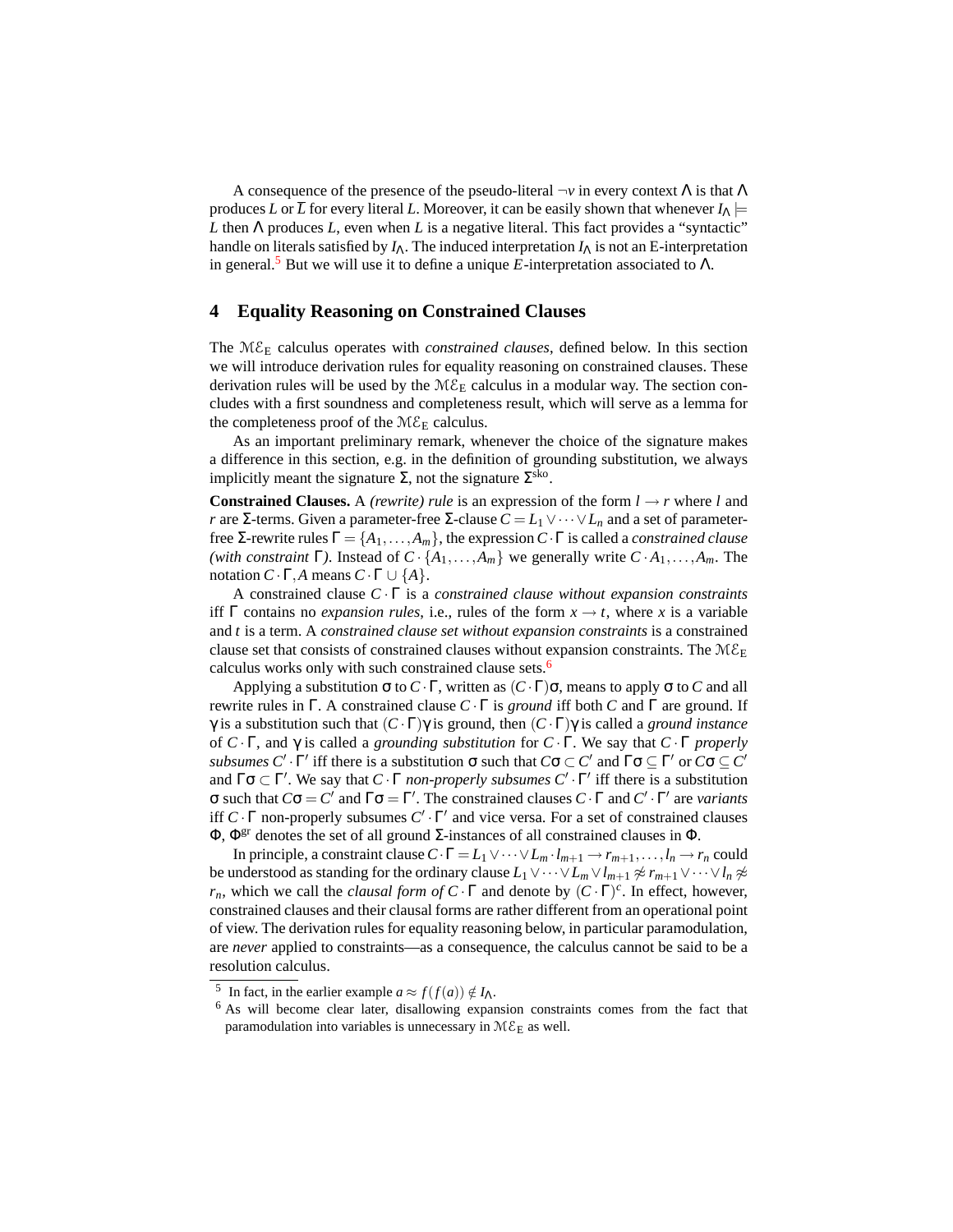**Orderings.** We suppose as given a reduction ordering  $\succ$  that is total on ground Σ-terms. It has to be extended to rewrite rules, equations and constrained clauses. Following usual techniques [\[1,](#page-15-4)[11,](#page-15-5) e.g.], rewrite rules and equations are compared by comparing the multisets of their top-level terms with the multiset extension of the base ordering  $\succ$ . There is no need in our framework to distinguish between positive and negative equations. It is important, though, that when comparing constrained clauses the clause part is given precedence over the constraint part. This can be achieved by defining  $C \cdot$  $\Gamma \succ C' \cdot \Gamma'$  iff  $(C, \Gamma)$  is strictly greater than  $(C', \Gamma')$  in the lexicographical ordering over the multiset extension of the above ordering on equations and rewrite rules. (See [\[5\]](#page-15-11) for an alternative definition.) This way, the calculus' derivation rules  $\text{Ref}_{\text{ME}}$  and  $\text{Para}_{\text{ME}}$ for equality reasoning defined in Section [5](#page-10-0) work in an order-decreasing way.

**Derivation Rules.** We first define two auxiliary derivation rules for equality reasoning on constrained clauses. The rules will be used later in the  $M\mathcal{E}_E$  calculus.

$$
\mathsf{Ref}(\sigma) \quad \frac{s \not\approx t \vee C \cdot \Gamma}{(C \cdot \Gamma) \sigma} \quad \text{if } \sigma \text{ is a mgu of } s \text{ and } t.
$$

We write  $s \not\approx t \vee C \cdot \Gamma \Rightarrow_{\mathsf{Ref}(\sigma)} (C \cdot \Gamma) \sigma$  to denote a Ref inference.<sup>[7](#page-7-0)</sup>

$$
\text{Para}(l \approx r, \sigma) \quad \frac{L[t]_p \vee C \cdot \Gamma}{(L[r]_p \vee C \cdot \Gamma, l \to r) \sigma} \quad \text{if } \begin{cases} t \text{ is not a variable,} \\ \sigma \text{ is a mgu of } t \text{ and } l, \text{ and} \\ l \sigma \nleq r \sigma. \end{cases}
$$

We write  $L[t]_p \vee C \cdot \Gamma \Rightarrow_{\text{Para}(l \approx r, \sigma)} (L[r]_p \vee C \cdot \Gamma, l \rightarrow r) \sigma$  to denote a Para inference.

A Ref or Para inference is *ground* if both its premise and conclusion are ground and as well as the equation  $l \approx r$  in the Para case. If from a given Ref or Para inference a ground inference results by applying a substitution  $\gamma$  to the premise, the conclusion and the used equation  $l \approx r$  in case of Para, we call the resulting ground inference a *ground instance via* γ *(of the inference)*.

As in the superposition calculus, *model construction*, *redundancy* and *saturation* are core concepts for the understanding of the  $M\mathcal{E}_E$  calculus.

**Model Construction.** A rewrite system is a set of Σ-rewrite rules. A ground rewrite system *R* is *ordered by*  $\succ$  iff  $l \succ r$ , for every rule  $l \rightarrow r \in R$ . As a non-standard notion, we define a *rewrite system without overlaps* to be a ground rewrite system *R* that is ordered by  $\succ$ , and whenever  $l \to r \in R$  then there is no other rule in R of the form  $s[l] \to t$ or  $s \rightarrow t[l]$ . In other words, no rule can be reduced by another rule, neither the left hand side *nor the right hand side*. Any rewrite system without overlaps is a convergent ground rewrite system. In the sequel, the letter *R* will always denote a (ground) rewrite system without overlaps.

We show how every non-contradictory context  $\Lambda$  induces a ground rewrite system *R*<sup>Λ</sup> without overlaps. The general technique is taken from the completeness proof of the superposition calculus [\[1](#page-15-4)[,11\]](#page-15-5) but adapted to our needs.

First, for a given non-contradictory context  $\Lambda$  and positive ground  $\Sigma$ -equation  $s \approx t$ we define by induction on the literal ordering  $\succ$  sets of rewrite rules  $\varepsilon_{s \approx t}^{\Lambda}$  and  $R_{s \approx t}^{\Lambda}$  as

<span id="page-7-0"></span><sup>7</sup> An *inference* is an instance of a derivation rule that satisfies the rule's side condition.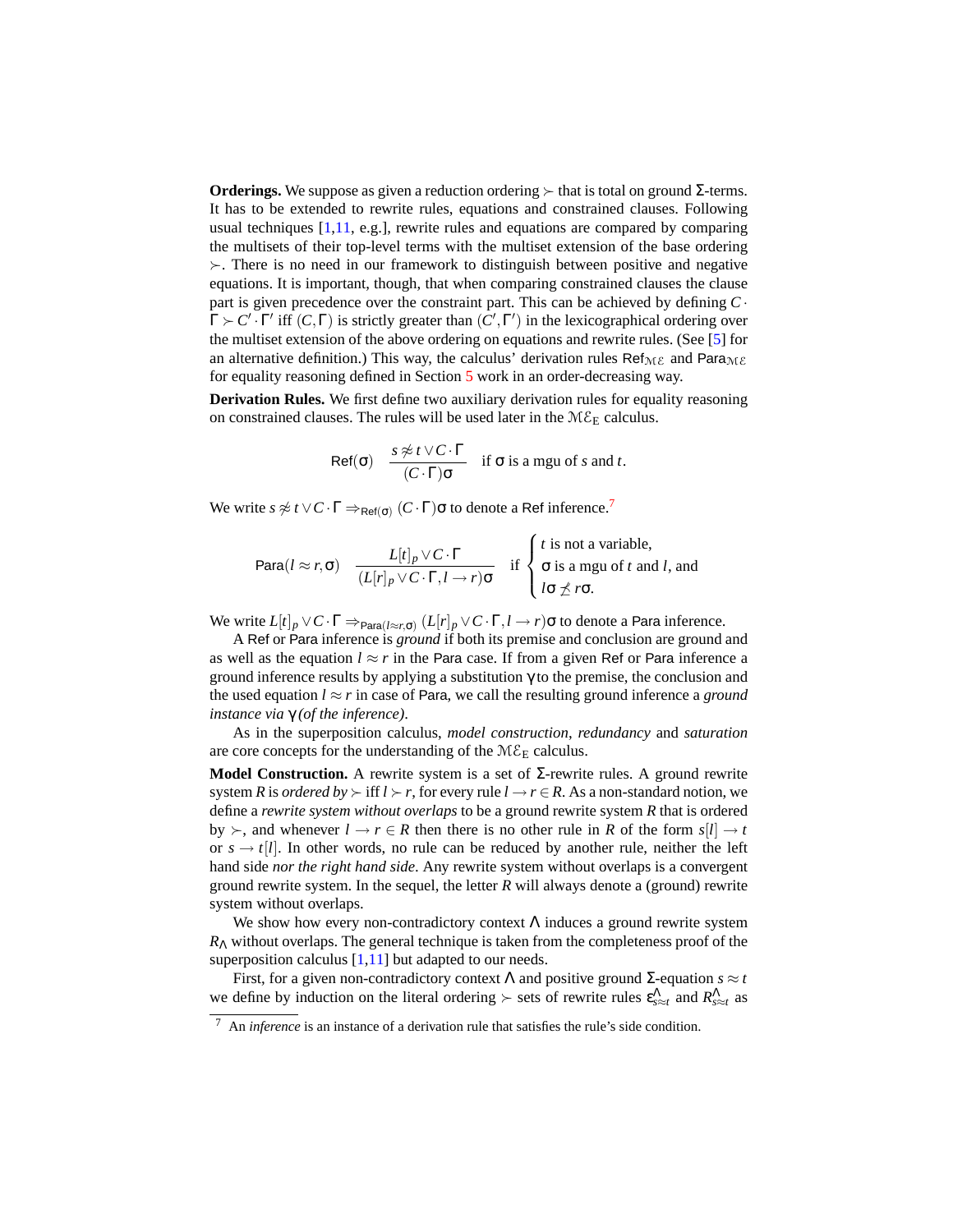follows. Assume that  $\epsilon_{s'\approx t'}^{\Lambda}$  has already been defined for all ground Σ-equations  $s' \approx t'$ with  $s \approx t > s' \approx t'$ . Where  $R^{\Lambda}_{s \approx t} = \bigcup_{s \approx t > s' \approx t'} \varepsilon^{\Lambda}_{s' \approx t'}$ , define

$$
\varepsilon_{s \approx t}^{\Lambda} = \begin{cases} \{s \to t\} & \text{if } I_{\Lambda} \models s \approx t, s \succ t, \text{ and } s \text{ and } t \text{ are irreducible wrt. } R_{s \approx t}^{\Lambda} \\ \emptyset & \text{otherwise} \end{cases}
$$

Then,  $R_{\Lambda} = \bigcup_{s \approx t} \varepsilon_{s \approx t}^{\Lambda}$  where *s* and *t* range over all ground Σ-terms.

By construction,  $R_{\Lambda}$  has no critical pairs, neither with left hand sides nor with right hand sides, and thus is a rewrite system without overlaps. Since  $\succ$  is a well-founded ordering,  $R_{\Lambda}$  is a convergent rewrite system by construction. The given context  $\Lambda$  comes into play as stated in the first condition of the definition of  $\varepsilon_{s \approx t}^{\Lambda}$ , which says, in other words, that  $\Lambda$  must produce  $s \approx t$  as a necessary condition for  $s \to t$  to be contained in  $R_\Lambda$ . An important detail is that whenever  $\Lambda$  is non-contradictory and produces  $s \approx t$ , then it will also produce  $t \approx s$ . Thus, if  $s \prec t$  then  $s \approx t$  may still be turned into the rewrite rule  $t \to s$  in  $R_\Lambda$  by means of its symmetric version  $t \approx s$ .

Where the ME calculus would associate to a sequent  $\Lambda \vdash \Phi$  the interpretation  $I_\Lambda$  as a candidate model of  $\Phi$ , the  $M\mathcal{E}_E$  calculus will instead associate to it the E-interpretation  $R_{\Lambda}^{\rm E}$ , the congruence closure of  $R_{\Lambda}$  (or, more correctly, of the interpretation containing the same equations as  $R_\Lambda$ ). There is an interesting connection between the two interpretations: if *L* is a ground literal and  $L \downarrow_{R_{\Lambda}}$  is the normal form of *L* wrt.  $R_{\Lambda}$  then  $R_{\Lambda}^{E} \models L$ (or, equivalently,  $R_{\Lambda} \models_E L$ ) iff  $I_{\Lambda} \models L \downarrow_{R_{\Lambda}}$  or  $L \downarrow_{R_{\Lambda}}$  is a trivial equation. This connection is fundamental to  $M\mathcal{E}_E$ , as it makes it possible to reduce satisfiability in the intended E-interpretation  $R_{\Lambda}^{E}$  to satisfiability in  $I_{\Lambda}$ .

For an example for the model construction let  $\Lambda = \{a \approx u, b \approx c, a \not\approx c\}$  a noncontradictory context. With the ordering  $a \succ b \succ c$  the induced rewrite system  $R_{\Lambda}$  is again  ${b \rightarrow c}$ . To see why, observe that the candidate rule  $a \rightarrow c$  is assigned false by *I*<sub>Λ</sub>, as  $\Lambda$  does not produce  $a \approx c$ , and that the other candidate  $a \to b$  is reducible by the smaller rule  $b \rightarrow c$ . Had we chosen to omit in the definition of  $\varepsilon$  the condition "*t* is irreducible wrt  $R_{s \approx t}^{\Lambda}$ <sup>3</sup> the construction would have given  $R_{\Lambda} = \{a \rightarrow b, b \rightarrow c\}$ . This leads to the undesirable situation that a constrained clause, say,  $a \not\approx c \cdot \emptyset$  is falsified by *R*<sup>E</sup>. But the  $M\mathcal{E}_E$  calculus cannot modify Λ to revert this situation, and to detect the inconsistency (ordered) paramodulation into variables would be needed.

**Semantics of Constrained Clauses.** Let *C* · Γ be a ground constrained clause and *R* a ground rewrite system. We say that *R* is an *E-model* of  $C \cdot \Gamma$  and write  $R \models_{\mathbb{E}} C \cdot \Gamma$  iff  $\Gamma \nsubseteq R$  or  $R \models_{\mathbb{E}} C$  (in the sense of Section [3,](#page-4-1) by treating R as an interpretation). We write  $R \models_{\text{E}} \Phi$  for a set  $\Phi$  of constrained clauses iff  $R \models_{\text{E}} C \cdot \Gamma$  for all  $C \cdot \Gamma \in \Phi$ . If *F* is a non-ground constrained clause (set) we write  $R \models_{\mathrm{E}} F$  iff  $R \models_{\mathrm{E}} F^{\mathrm{gr}}$ .

The general intuition for this notion of satisfiability for constrained clauses is that ground constrained clauses whose constraint is not a subset of a rewrite system *R* are considered to be trivially satisfied by *R*, while the other constrained clauses are considered to be satisfied by *R* exactly when their non-constraint part is *E*-satisfied by *R*. Note that for constrained clauses  $C \cdot \emptyset$  with an empty constraint,  $R \models_{E} C \cdot \emptyset$  iff  $R \models_{E} C$ .

<span id="page-8-0"></span><sup>&</sup>lt;sup>8</sup> This condition is absent in the model construction for the superposition calculus. Its presence in the end explains why paramodulation into smaller sides of equations is necessary.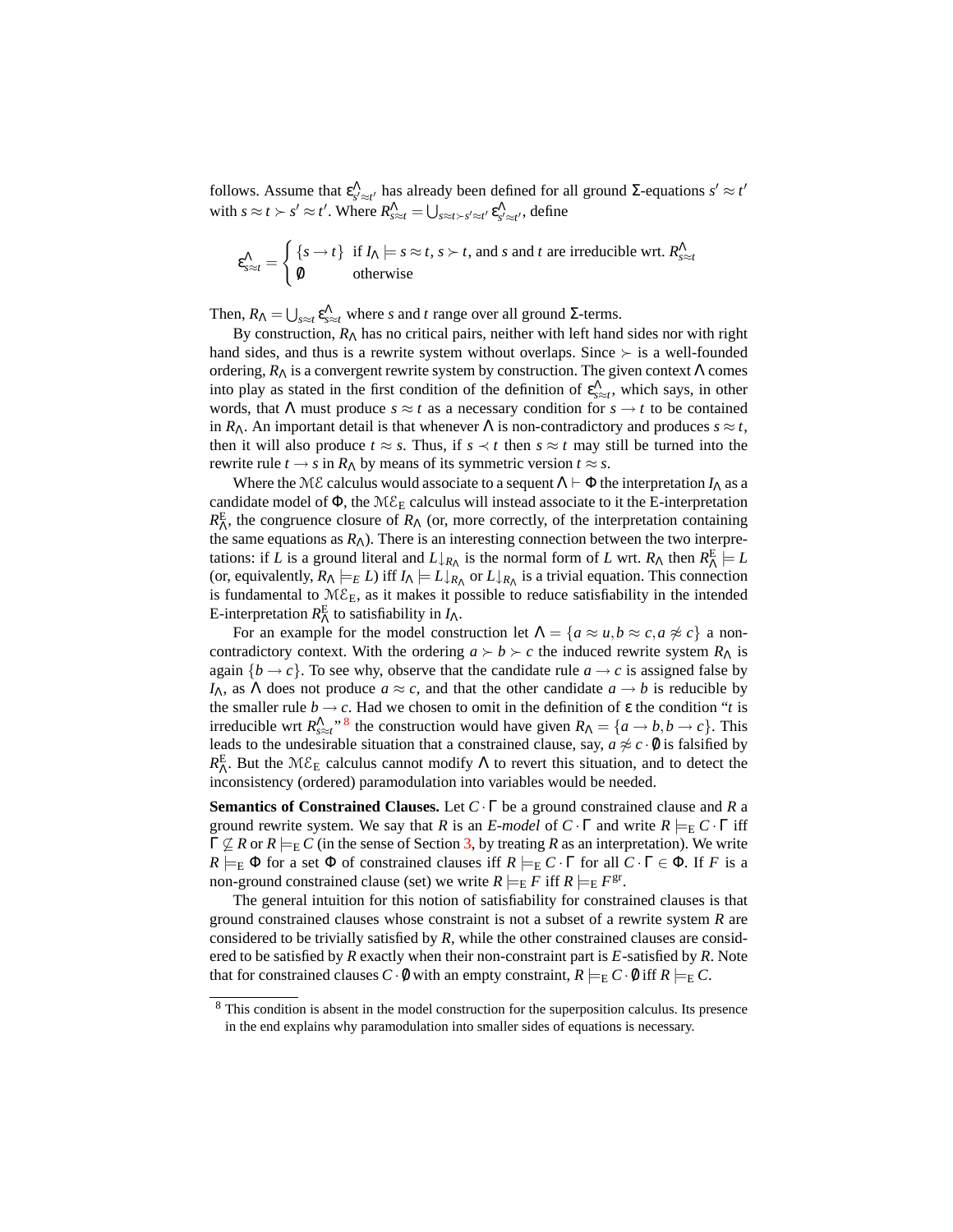If Φ and Φ' are sets of constrained clauses, we say that Φ *entails* Φ' wrt. R, written as  $\Phi \models_R \Phi'$ , iff  $R \models_E \Phi$  implies  $R \models_E \Phi'$ .

**Redundancy.** Let  $\Phi$  be a set of constrained clauses and  $C \cdot \Gamma$  a ground constrained clause. Define  $\Phi_{C\cdot\Gamma} = \{C' \cdot \Gamma' \in \Phi^{\text{gr}} \mid C' \cdot \Gamma' \prec C \cdot \Gamma\}$  as the set of ground instances of clauses from Φ that are smaller than *C*·Γ.

Let  $R$  be a rewrite system without overlaps. We say that the ground constrained clause  $C \cdot \Gamma$  is *redundant wrt.*  $\Phi$  *and R* iff  $\Phi_{C \cdot \Gamma} \models_R C \cdot \Gamma$ , that is, iff  $C \cdot \Gamma$  is entailed wrt. *R* by smaller ground instances of clauses from  $\Phi$ . Notice that if  $\Gamma \nsubseteq R$  then  $C \cdot \Gamma$  is trivially redundant wrt. every constrained clause set and *R* (as *R* is ordered by  $\succ$ ). For a (possibly non-ground) constrained clause *C* · Γ we say that *C* · Γ is *redundant wrt.* Φ *and R* iff all ground instances of *C*·Γ are redundant wrt. Φ and *R*.

Suppose  $C \cdot \Gamma \Rightarrow D \cdot C' \cdot \Gamma'$  is a ground inference, for some constrained clause  $C' \cdot \Gamma'$ , where D stands for Ref( $\varepsilon$ ) or Para( $l \approx r, \varepsilon$ ) (with  $l \approx r$  ground). The ground inference is called *redundant wrt.*  $\Phi$  *and R* iff  $\Phi$ <sub>*C*· $\Gamma$ </sub>  $\models$ <sub>*R*</sub>  $C' \cdot \Gamma'$ . We say that a Ref or Para inference is *redundant wrt.* Φ *and R* iff every ground instance of it is redundant wrt. Φ and *R*.

**Saturation.** Let  $\Lambda$  be a context. Let  $R^{\Lambda}_{s \approx t} = \bigcup_{s \approx t > s' \approx t'} \varepsilon^{\Lambda}_{s' \approx t'}$  be the rewrite system defined earlier and consisting of those ground rules true in  $I_\Lambda$  that are smaller than  $s \approx t$ .

<span id="page-9-2"></span>**Definition 4.1 (Productive constrained clause).** Let  $C \cdot \Gamma = A_1 \vee \cdots \vee A_m \cdot \Gamma$  be a *ground constrained clause, for some*  $m \geq 0$ *, where*  $A_i$  *is a positive non-trivial equation for all*  $i = 1,...,m$ . We say that  $C \cdot \Gamma$  is productive wrt.  $\Lambda$  iff  $\Gamma \subseteq R_{\Lambda}$  *and*  $A_i$  is *irreducible wrt.*  $R_{A_i}^{\Lambda}$  *for all i* = 1,...,*m.* A (*possibly non-ground*) constrained clause *C*·Γ *is* productive wrt. Λ *iff some ground instance of C*·Γ *is productive wrt.* Λ*.*

<span id="page-9-0"></span>Intuitively, if  $C \cdot \Gamma$  is a productive ground constrained clauses wrt. A then C provides positive equations, all irreducible in the sense as stated, at least one of which must be satisfied by  $I_{\Lambda}$ , so that in consequence  $R_{\Lambda}^{E}$  satisfies  $C \cdot \Gamma$ . The following definition turns this intuition into a demand on  $\Lambda$  (in its second item).

**Definition 4.2 (Saturation up to redundancy).** *A sequent*  $\Lambda \vdash \Phi$  *is* saturated up to redundancy *iff for all C* · Γ ∈ Φ *such that C* · Γ *is not redundant wrt.* Φ *and R*Λ*, the following hold:*

- *1. For every inference*  $C \cdot \Gamma \Rightarrow D \cdot C' \cdot \Gamma'$ , where D *stands for*  $\text{Ref}(\sigma)$  *or*  $\text{Para}(l \approx r, \sigma)$ *with a parameter-free l*  $\approx$  *r* ∈<sub>∼</sub>  $\Lambda$ *, the clause*  $(C \cdot \Gamma)$  $\sigma$  *is redundant wrt.*  $\Phi$  *and*  $R_{\Lambda}$ *or the inference*  $C \cdot \Gamma \Rightarrow_D C' \cdot \Gamma'$  *is redundant wrt.*  $\Phi$  *and*  $R_{\Lambda}$ *.*
- *2. For every grounding substitution*  $\gamma$  *for*  $C \cdot \Gamma$ *, if*  $C \neq \square$  *and*  $(C \cdot \Gamma) \gamma$  *is productive wrt.*  $Λ$  *and non-redundant wrt.*  $Φ$  *and*  $R_\Lambda$ *, then*  $I_\Lambda \models Cγ$ *.*

Referring back to our informal explanation of the calculus, and ignoring the redundancy concepts in Definition [4.2,](#page-9-0) ground instances of constrained clauses that are not productive wrt.  $\Lambda$  are subject to the first condition. It requires a sufficient number of applications of the Ref and Para rules to reduce (lifted versions of) such constrained clauses to constrained clauses productive wrt. Λ. The equality reasoning rules in  $M\mathcal{E}_E$ , which are based on Ref and Para, together with the Split rule, all defined in the next section, make sure that both conditions will be met in the limit of a derivation.

<span id="page-9-1"></span>The next proposition clarifies under what conditions  $R_{\Lambda}^{E}$  is a model for all constrained clauses  $\Phi$  in a sequent  $\Lambda \vdash \Phi$  saturated up to redundancy.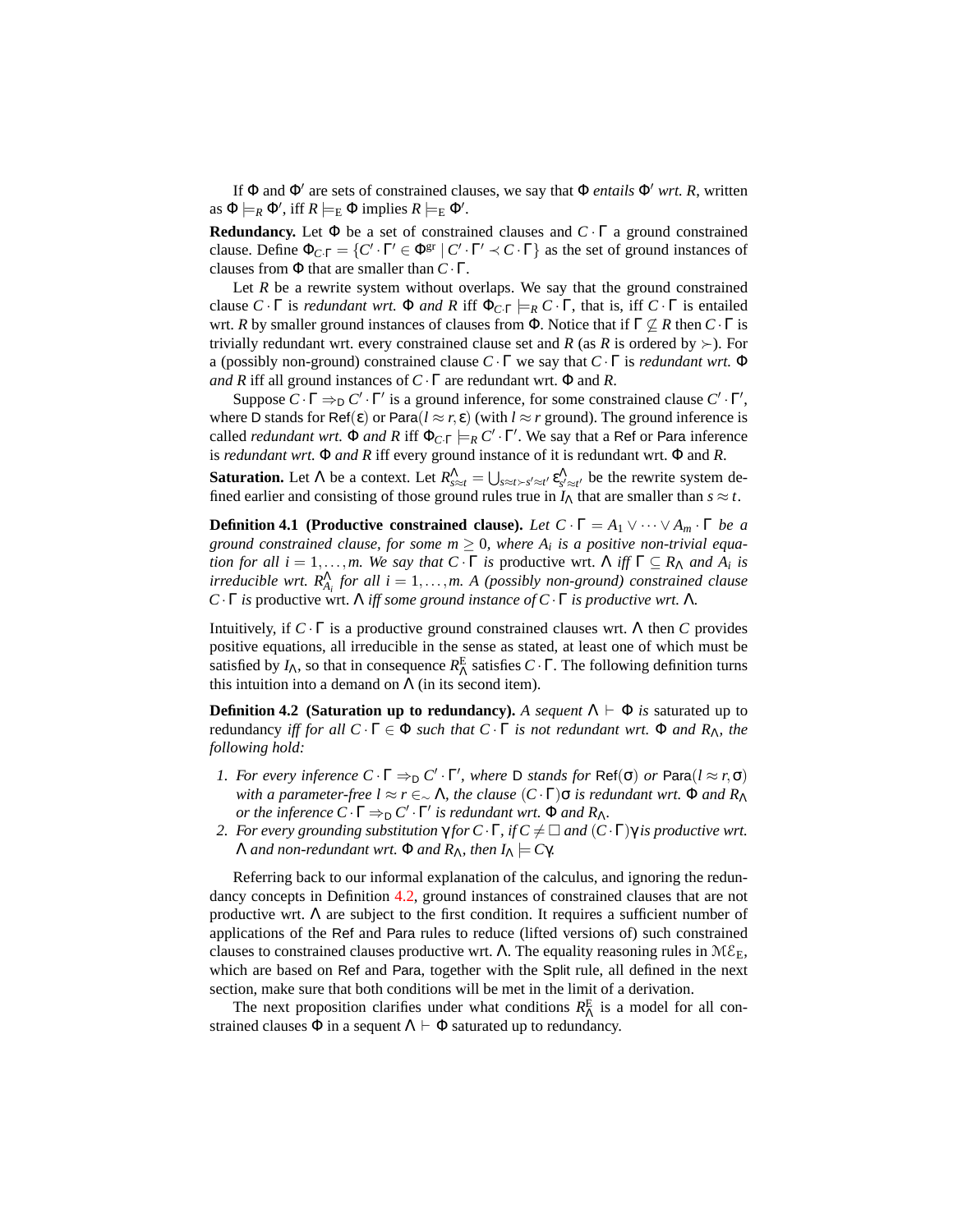**Proposition 4.3.** *Let*  $\Lambda \vdash \Phi$  *be a sequent saturated up to redundancy and suppose*  $\Phi$ *is a constrained clause set without expansion constraints. Then,*  $R_\Lambda \models_E \Phi$  *if and only if*  $Φ$  *contains no constrained clause of the form*  $□ \cdot Γ$  *that is productive wrt.* Λ *and non-redundant wrt.*  $\Phi$  *and*  $R_{\Lambda}$ *.* 

Notice that Proposition [4.3](#page-9-1) applies to a *statically* given sequent  $\Lambda \vdash \Phi$ . The connection to the *dynamic* derivation process of the  $M\mathcal{E}_E$  calculus will be given later, and Proposition [4.3](#page-9-1) will be essential then in proving the correctness of the  $M\mathcal{E}_E$  calculus.

## <span id="page-10-0"></span>**5** M $\epsilon_{\rm E}$  **Calculus**

Like its predecessor, the  $M\mathcal{E}_E$  calculus consists of a few basic derivation rules and a number of optional ones meant to improve the performance of implementations of the calculus. The basic derivation rules include rules for equality reasoning and two rules, namely Split and Close, which are not specific to the theory of equality. We start with a description of the basic rules.

**Derivation Rules for Equality Reasoning.** The following rules Ref<sub>ME</sub> and Para<sub>ME</sub>, the only mandatory ones for equational reasoning, extend the derivation rules of Section [4](#page-6-2) to sequents.

$$
\text{Ref}_{\text{ME}}(\sigma) \quad \frac{\Lambda \vdash \Phi, C \cdot \Gamma}{\Lambda \vdash \Phi, C \cdot \Gamma, C' \cdot \Gamma'} \quad \text{if } \begin{cases} C \cdot \Gamma \Rightarrow_{\text{Ref}(\sigma)} C' \cdot \Gamma', \text{ and} \\ \Phi \cup \{C \cdot \Gamma\} \text{ contains no variant of } C' \cdot \Gamma'. \end{cases}
$$

Para<sub>ME</sub>(*l* ≈ *r*,σ) 
$$
\frac{\Lambda \vdash \Phi, C \cdot \Gamma}{\Lambda \vdash \Phi, C \cdot \Gamma, C' \cdot \Gamma'}
$$
 if  $\begin{cases} l ≈ r \text{ is a parameter-free fresh variant} \\ \text{of a Σ-equation in Λ,} \\ C \cdot \Gamma \Rightarrow_{\text{Para}(l ≈ r,σ)} C' \cdot \Gamma', \text{ and} \\ \text{no variant of } C' \cdot \Gamma' \text{ is in } \Phi \cup \{C \cdot \Gamma\}.\end{cases}$ 

The purpose of both the Ref<sub>ME</sub> and Para<sub>ME</sub> rules is to reduce the question of satisfiability of a constrained clause in the intended E-interpretation  $R_{\text{A}_{\text{B}}}^{\text{E}}$ , where  $\Lambda_{\text{B}}$  is a certain limit context (cf. Section [6\)](#page-13-0), to deriving a smaller one and answering the question wrt. that one. Notice that constraints have a rather passive rôle in both derivation rules. In particular, Para is not applicable to constraints. The requirement in Para $_{\text{ME}}$ that  $l \approx r$  be a *parameter-free variant* of an equation in the context guarantees that all constrained clause sets derivable by the calculus are parameter-free.

**Basic Derivation Rules.** The mandatory rules Split and Close below are taken with only minor modifications from the  $M\mathcal{E}$  calculus without equality [\[4\]](#page-15-0). This is possible because the equality reasoning is done *only* by the Ref<sub>ME</sub> and Para<sub>ME</sub> rules above. Both the Split and Close rule are based on the concept of a *context unifier*.

**Definition 5.1 (Context Unifier).** *Let*  $\Lambda$  *be a context and*  $C = L_1 \vee \cdots \vee L_m$  *an ordinary clause. A substitution* σ *is* a context unifier of *C* against Λ *iff there are fresh p*-variants  $K_1, \ldots, K_m \in \{ \Delta} \}$  *such that*  $\sigma$  *is a most general simultaneous unifier of the sets*  $\{K_1, \overline{L_1}\}, \ldots, \{K_m, \overline{L_m}\}.$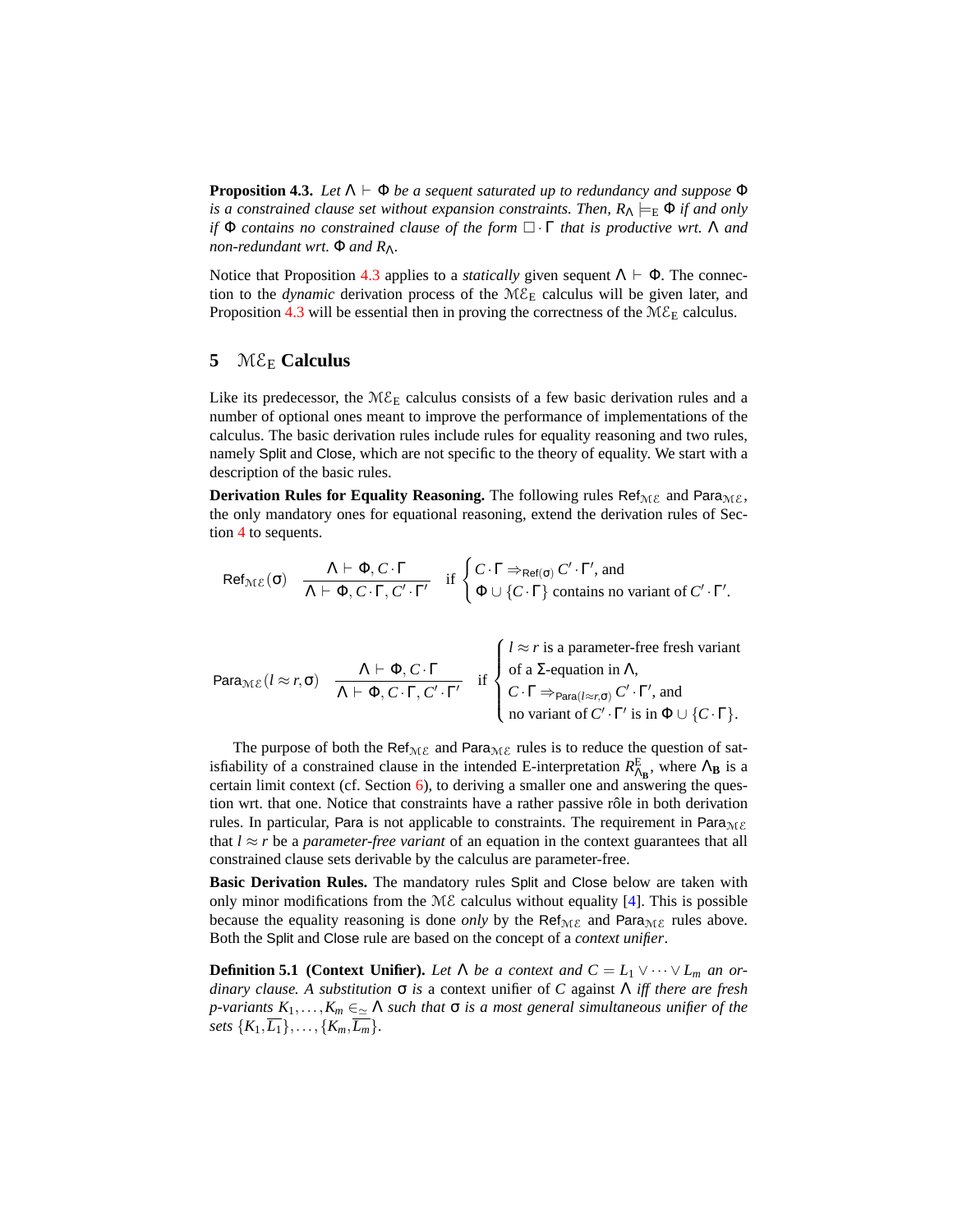*For each i* = 1,...,*m*, *we say that a literal*  $K_i' \in \Lambda$  *is a* context literal of  $\sigma$  *if*  $K_i' \simeq K_i$ , *and that*  $L_i \sigma$  *is a* remainder literal of  $\sigma$  *if*  $(\mathcal{P}ar(K_i))\sigma \not\subseteq V$ . We say that  $\sigma$  *is* productive *iff*  $K_i$  *produces*  $\overline{L_i} \sigma$  *in*  $\Lambda$  *for all*  $i = 1, \ldots, m$ .

A context unifier σ of *C* against Λ is *admissible (for* Split*)* iff every remainder literal *L* of σ is parameter- or variable-free and for all distinct remainder literals *L* and *K* of σ  $Var(L) \cap Var(K) = \emptyset$ .

$$
\text{Split}(L, \sigma) \xrightarrow[\Lambda, L \vdash \Phi, C \cdot \Gamma]{\Lambda, L \vdash \Phi, C \cdot \Gamma}
$$
\n
$$
\text{Split}(L, \sigma) \xrightarrow[\Lambda, L \vdash \Phi, C \cdot \Gamma]{\Lambda, \overline{L}^{k_0} \vdash \Phi, C \cdot \Gamma}
$$
\n
$$
\text{Split}(L, \sigma) \xrightarrow[\Lambda, L \vdash \Phi, C \cdot \Gamma]{\Lambda, \overline{L}^{k_0} \vdash \Phi, C \cdot \Gamma}
$$
\n
$$
\text{List}(L, \sigma) \xrightarrow[\Lambda, \text{non-trivial equation, } \sigma]{\Lambda, \overline{L}} \text{ is an admissible context unifier of } (C \cdot \Gamma)^c \text{ against } \Lambda \text{ with } \overline{L} \text{ nor } \overline{L}^{\text{sko}} \text{ is contradictory with } \overline{L} \text{ for } \overline{L}^{\text{sko}} \text{ is contradictory with } \overline{L} \text{ for } \overline{L}^{\text{sko}} \text{ is contradictory with } \overline{L} \text{ for } \overline{L}^{\text{sko}} \text{ is contradictory with } \overline{L} \text{ for } \overline{L}^{\text{sko}} \text{ is } \overline{L} \text{ for } \overline{L}^{\text{sko}} \text{ is } \overline{L} \text{ for } \overline{L}^{\text{sko}} \text{ is } \overline{L} \text{ for } \overline{L}^{\text{sko}} \text{ is } \overline{L} \text{ for } \overline{L}^{\text{sko}} \text{ is } \overline{L} \text{ for } \overline{L}^{\text{sko}} \text{ is } \overline{L} \text{ for } \overline{L}^{\text{sko}} \text{ is } \overline{L} \text{ for } \overline{L}^{\text{sko}} \text{ is } \overline{L} \text{ for } \overline{L}^{\text{sko}} \text{ is } \overline{L} \text{ for } \overline{L}^{\text{sko}} \text{ is } \overline{L} \text{ for } \overline{L}^{\text{sko}} \text{ is } \overline{L} \text{ for } \overline{L}^{\text{sko}} \text{ is } \overline{L} \text{ for } \overline{L}^{\text{sko}} \text{ is } \overline{L}^{\text{
$$

A Split inference is *productive* iff  $\sigma$  is a *productive* context unifier of  $(C \cdot \Gamma)^c$  against  $\Lambda$ .

To obtain a complete calculus Split needs to be applied only when *C* · Γ has an *R*<sub>Λ</sub>-irreducible ground instance that is falsified by the E-interpretation  $R_{\Lambda}^{\text{E}}$ . Technically, these ground instances are approximated by the productive ones, in terms of Definition [4.1,](#page-9-2) and a productive context unifier is guaranteed to exist then. Applying a Split inference then will modify the context so that it E-satisfies such a ground instance afterwards, which marks some progress in the derivation.

$$
Close(σ) \quad \frac{\Lambda \vdash \Phi, C \cdot \Gamma}{\Lambda \vdash \Box \cdot \emptyset} \quad \text{if } \begin{cases} \Phi \neq \emptyset \text{ or } C \cdot \Gamma \neq \Box \cdot \emptyset, \text{ and} \\ \sigma \text{ is a context unifier of } (C \cdot \Gamma)^c \text{ against } \Lambda \\ \text{with no remainder literals.} \end{cases}
$$

The purpose of the Close rule is to detect a trivial inconsistency between the context and a constrained clause.

**Optional Derivation Rules.** Like DPLL, the ME calculus includes an optional derivation rule, called Assert, to insert a literal into a context without causing branching. In ME this rule bears close resemblance to the unit-resulting resolution rule. The  $ME_E$ calculus has a suitable version of the Assert rule which is also more general than the one in ME. To define it we need some more preliminaries first.

Let us fix a constant *a* from the signature  $\Sigma^{sko} \setminus \Sigma$  and consider the substitution  $\alpha := \{v \mapsto a \mid v \in V\}$ . Given a literal *L*, we denote by  $L^a$  the literal *L*α. Note that  $L^a$ is ground if, and only if, *L* is variable-free. Similarly, given a context Λ, we denote by Λ *a* the set of *unit clauses* obtained from Λ by removing the pseudo-literal ¬*v*, replacing each literal *L* of  $\Lambda$  with  $L^a$ , and considering it as a unit clause.<sup>[9](#page-11-0)</sup>

$$
\text{assert}(L) \quad \frac{\Lambda \vdash \Phi}{\Lambda, L \vdash \Phi} \quad \text{if } \begin{cases} \Lambda^a \cup \Phi^c \models_{\mathsf{E}} L^a, \\ L \text{ is non-contradictory with } \Lambda, \text{ and} \\ \text{there is no } K \in_{\simeq} \Lambda \text{ such that } K \geq L. \end{cases}
$$

<span id="page-11-0"></span><sup>9</sup> Here and below Φ*<sup>c</sup>* denotes the set of clausal forms of all constrained clauses in Φ.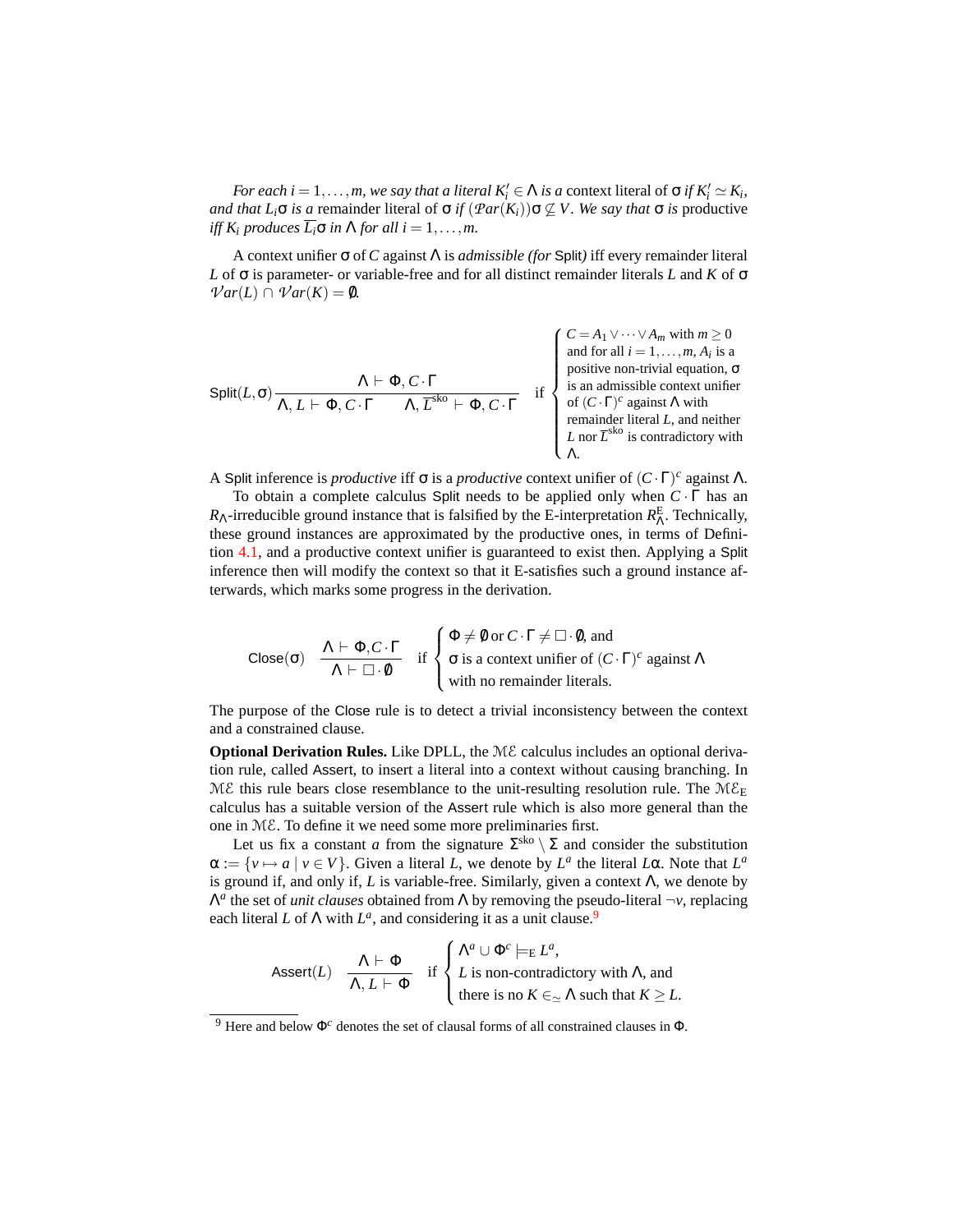As an example, Assert is applicable to the sequent  $\neg v, P(u, b) \approx t, b \approx c + P(x, y) \neq 0$ **t**∨  $f(x) \approx y \cdot \emptyset$  to yield the new context equation  $f(u) \approx c$ .

The third condition of Assert avoids the introduction of superfluous literals in the context. The first condition is needed for soundness. This condition is not decidable in its full generality and so can only be approximated. This, however, is not a problem given that Assert is an optional rule in  $M\mathcal{E}_E$ . See [\[5\]](#page-15-11) for an explanation of how the Assert rule of ME (with its concrete preconditions) can be seen as a special case of Assert above.

**Simplification.** The purpose of simplification is to replace a constrained clause by a *simpler* one. The optional Simp rule below is general enough to accomodate the simplification rules of  $M\mathcal{E}$  <sup>[10](#page-12-0)</sup> and also various new simplification rules connected with equality. To formulate it we need one more notion.

For any context Λ, a (ground) rewrite system *R* without overlaps is *compatible with Λ* iff there is no *l* → *r* ∈ *R* and no parameter-free *s*  $\notin$  *t* ∈ *Λ* such that *s* ≈ *t*  $\ge$  *l* ≈ *r*.

Simp  $\frac{\Lambda \vdash \Phi, C \cdot \Gamma}{\vdots}$  $\frac{1}{\Lambda \vdash \Phi, C' \cdot \Gamma'}$  if  $\sqrt{ }$  $\int$  $\overline{\mathcal{L}}$ (i)  $C' \cdot \Gamma' \in \Phi$  and  $C' \cdot \Gamma'$  non-properly subsumes  $C \cdot \Gamma$ , or (ii) for every rewrite system  $R$  compatible with  $\Lambda$ : *C* · Γ is redundant wrt.  $\Phi \cup \{C' \cdot \Gamma'\}$  and *R*,  $C' \cdot \Gamma'$  is a constrained clause over  $\Sigma$  without expansion constraints, and  $\Lambda^a \cup (\Phi \cup \{C\cdot \Gamma\})^c \models_{\mathsf{E}} (C' \cdot \Gamma')^c.$ 

The last condition in the definition of the Simp rule guarantees soundness.

As a simple instance of the Simp rule, any constrained clause  $C \cdot \Gamma$  of the form  $s \approx s \vee D \cdot \Gamma$  can be simplified to  $t \approx t \cdot 0$ . This simplification step actually yields the same effect as if  $C \cdot \Gamma$  were deleted. Dually, any constrained clause  $C \cdot \Gamma$  of the form  $s \not\approx$ *s*∨*D*·Γ can be simplified to *D*·Γ. Also, as observed previously, when the constraint Γ of a constrained clause*C*·Γ contains a rule *l* → *r* such that *l* ≺ *r* then this rule is trivially redundant wrt. any rewrite system ordered by  $\succ$  and so the clause can be simplified to  $t \approx t \cdot \theta$ . As a simple example that takes the context into account, consider the sequent  $f(x) \not\approx x \vdash a \approx b \cdot f(a) \rightarrow a$ . Now, no rewrite system compatible with  $\{f(x) \not\approx x\}$ can contain  $f(a) \rightarrow a$ . The constrained clause can therefore again be simplified to **t**  $\approx$ **t**·0. Dually, in the sequent  $f(x) \approx x + a \approx b \cdot f(a) \rightarrow a$  the constrained clause can be simplified to  $a \approx b \cdot \emptyset$ . (Notice in particular that this simplification is indeed sound.)

As illustrated by the last two examples, the practically important unit-resolution like rule of ME, Resolve, is covered by the Simp rule.

**Derivation Example.** The following excerpt from an  $M\mathcal{E}_E$  derivation demonstrates Para, Simp and Split in combination. It follows the example in Section [2](#page-1-1) by taking the same context  $\Lambda = \{f(u) \approx u, f(a) \not\approx a\}$ . However, to be more instructive, it uses a lifted

<span id="page-12-0"></span><sup>&</sup>lt;sup>10</sup> Except for the Subsume rule.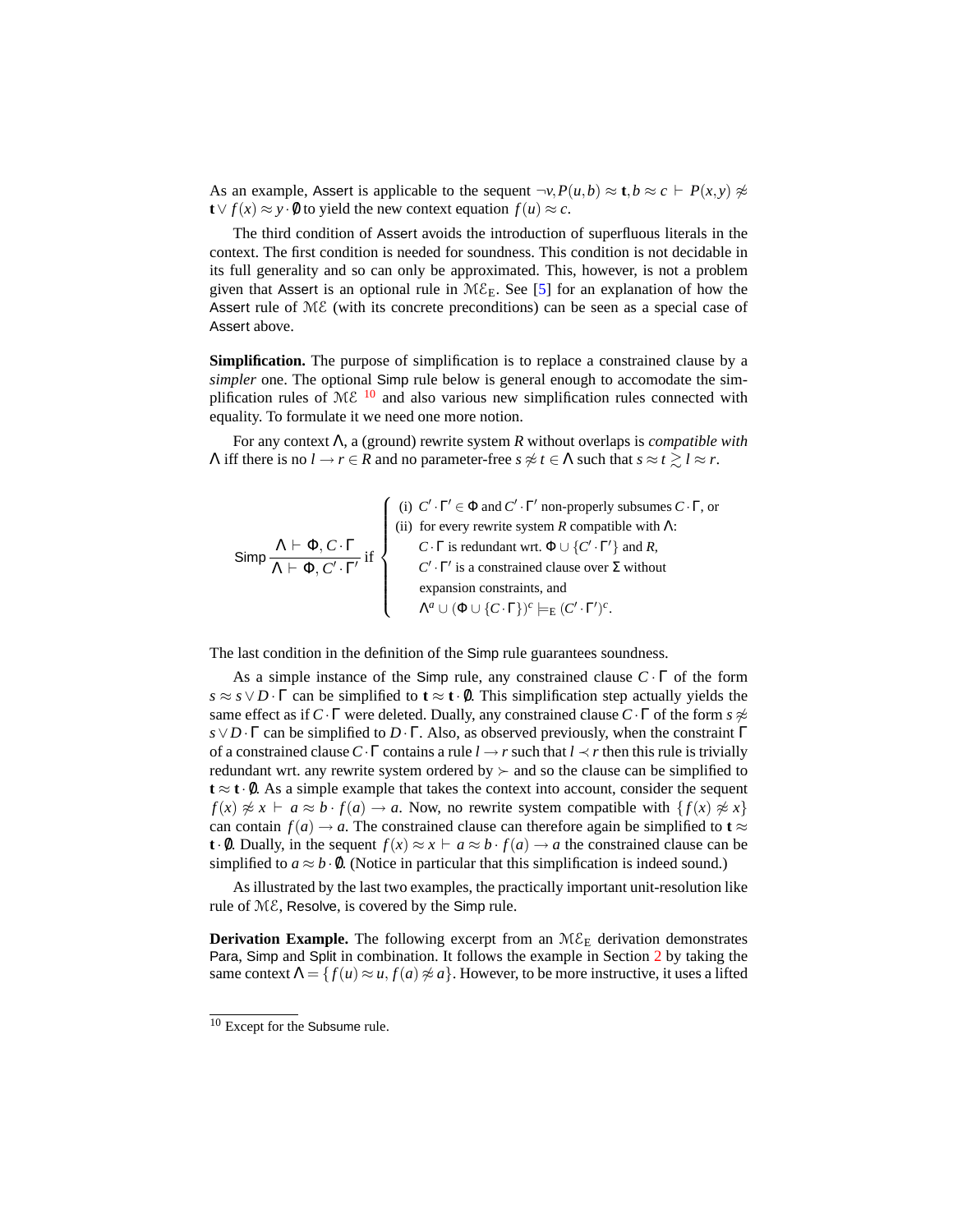version  $f(x) \approx x \vee f(f(x)) \approx b \vee f(b) \not\approx b$  of the ground clause there.

$$
\cdots
$$
  
\n
$$
\cdots
$$
  
\n
$$
\neg v, \underline{f(u)} \approx u, f(a) \not\approx a \vdash \dots, f(x) \approx x \vee \underline{f(f(x))} \approx b \vee f(b) \not\approx b \cdot 0
$$
  
\n
$$
\neg v, \underline{f(u)} \approx u, f(a) \not\approx a \vdash \dots, f(x) \approx x \vee f(f(x)) \approx b \vee f(b) \not\approx b \cdot 0,
$$
  
\n
$$
f(x) \approx x \vee f(x) \approx b \vee f(b) \not\approx b \cdot f(f(x)) \to f(x)
$$
  
\n
$$
\neg v, \underline{f(u)} \approx u, f(a) \not\approx a \vdash \dots, f(x) \approx x \vee f(x) \approx b \vee f(b) \not\approx b \cdot f(f(x)) \to f(x)
$$
  
\n
$$
f(x) \approx x \vee f(x) \approx b \vee \underline{b} \not\approx \underline{b} \cdot f(f(x)) \to f(x), f(b) \to b
$$
  
\n
$$
f(x) \approx x \vee f(f(x)) \approx b \vee f(b) \not\approx b \cdot 0,
$$
  
\nBy Para)

$$
\neg v, f(u) \approx u, f(a) \not\approx a \vdash \dots, f(x) \approx x \lor f(x) \approx b \lor f(b) \not\approx b \cdot v,
$$
  

$$
f(x) \approx x \lor f(x) \approx b \lor f(b) \not\approx b \cdot f(f(x)) \to f(x), f(b) \to b
$$
  
(By Simp)

Among the alternatives to proceed now we focus on possible Split inferences. Consider the last sequent with the constrained clause  $f(x) \approx x \vee f(x) \approx b \cdot f(f(x)) \rightarrow$ *f*(*x*), *f*(*b*) → *b* and its clausal form  $f(x) \approx x \vee f(x) \approx b \vee f(f(x)) \not\approx f(x) \vee f(b) \not\approx b$ . Simultaneous unification of that clause literals with fresh variants of the context literals  $f(a) \not\approx a, \neg v, f(u) \approx u, f(u) \approx u$ , respectively, gives the (productive and admissible) context unifier  $\sigma = \{x \mapsto a, ...\}$ . The remainder literals of  $\sigma$  are  $f(a) \approx b$ ,  $f(f(a)) \not\approx$ *f*(*a*) and *f*(*b*)  $\napprox b$  (notice that the clause instance literal *f*(*a*)  $\approx a$  is contradictory with the context and hence is a non-remainder literal). Each of them can be selected for Split. The effect of selecting  $f(a) \approx b$  or  $f(b) \not\approx b$  was already described in Section [2.](#page-1-1)

## <span id="page-13-0"></span>**6 Correctness of the** ME<sup>E</sup> **Calculus**

Similarly to the ME calculus, derivations in  $M\mathcal{E}_E$  are formally defined in terms of derivation trees. The purpose of the calculus is to build for a given clause set a derivation tree all of whose branches are failed iff the clause set is unsatisfiable. The soundness argument for the calculus is relatively straightforward and analogous to the one for the  $M\mathcal{E}$  calculus. Therefore, in this section we concentrate just on completeness. A detailed soundness proof can be found in [\[5\]](#page-15-11).

A *derivation tree* of a set  $\{C_1, \ldots, C_n\}$  of  $\Sigma$ -clauses is a finite tree over sequents in which the root node is the sequent  $\neg v \vdash C_1 \cdot \emptyset, \ldots, C_n \cdot \emptyset$ , and each non-root node is the result of applying one of the derivation rules to the node's parent.

Let **T** be a derivation tree presented as a pair  $(N, E)$ , where **N** is the set of the nodes of **T** and **E** is the set of the edges of **T**. A derivation  $\mathcal{D} = (\mathbf{T}_i)_{i \leq \kappa}$  in  $M \mathcal{E}_E$  is a possibly infinite sequence of derivation trees defined in the obvious way. Each *derivation*  $D =$  $((N_i, E_i))_{i \leq \kappa}$  determines a *limit tree*  $\mathbf{T} := (\bigcup_{i \leq \kappa} N_i, \bigcup_{i \leq \kappa} E_i)$ . It is easy to show that a limit tree of a derivation  $\mathcal D$  is indeed a tree. But note that it will not be a derivation tree unless *D* is finite.

Now let **T** be the limit tree of some derivation, let  $\mathbf{B} = (N_i)_{i \leq \kappa}$  be a branch in **T** with  $\kappa$  nodes, and let  $\Lambda_i \vdash \Phi_i$  be the sequent labeling node  $N_i$ , for all  $i < \kappa$ . Define  $\Lambda_B = \bigcup_{i \leq \kappa} \bigcap_{i \leq j \leq \kappa} \Lambda_j$  and  $\Phi_B = \bigcup_{i \leq \kappa} \bigcap_{i \leq j \leq \kappa} \Phi_j$ , the sets of *persistent context literals*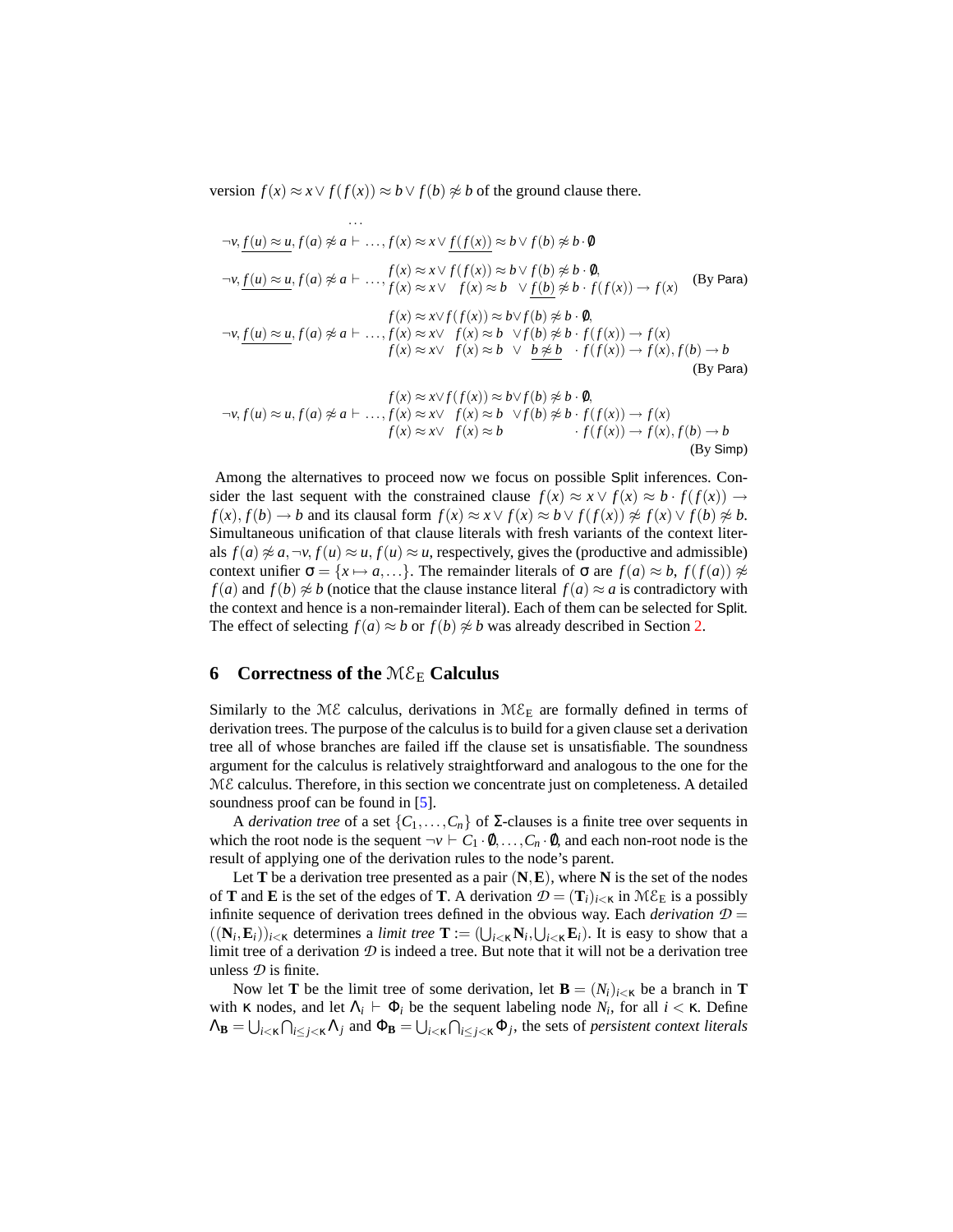and *persistent clauses*, respectively. These two sets can be combined to obtain the *limit sequent*  $\Lambda_{\mathbf{B}} \vdash \Phi_{\mathbf{B}}$  (of **T**).

As usual, the completeness of  $M\mathcal{E}_E$  relies on a suitable notion of fairness.

<span id="page-14-1"></span>**Definition 6.1 (Exhausted Branch).** *Let* **T** *be a limit tree, and let*  $\mathbf{B} = (N_i)_{i \leq \kappa}$  *be a branch in* **T** *with* **κ** *nodes. For all*  $i < \kappa$ , *let*  $Λ<sub>i</sub>$   $\vdash$  Φ*i be the sequent labeling node N*<sub>*i*</sub>. The branch **B** *is* exhausted *iff for each constrained clause*  $C \cdot \Gamma \in \Phi_B$  *that is not redundant wrt.* Φ*<sup>j</sup> and R*Λ**<sup>B</sup>** *, for some j* < κ*, all of the following hold, for all i* < κ *such that*  $C \cdot \Gamma \in \Phi_i$ *:* 

- *(i) if*  $\text{Ref}_{\text{ME}}$  *is applicable to*  $\Lambda_i \vdash \Phi_i$  *with selected constrained clause*  $C \cdot \Gamma$  *and underlying* Ref *inference*  $C \cdot \Gamma \Rightarrow_{\text{Ref}(\sigma)} C' \cdot \Gamma'$ , and  $(C \cdot \Gamma)$  $\sigma$  *is not redundant wrt.*  $\Phi_i$  *and*  $R_{\Lambda_B}$ , then there is a  $j < \kappa$  such that the inference  $C \cdot \Gamma \Rightarrow_{\text{Ref}(\sigma)} C' \cdot \Gamma'$  is redundant *wrt.*  $\Phi_j$  *and*  $R_{\Lambda_B}$ .
- *(ii) if* Para $_{\text{ME}}$  *is applicable to*  $\Lambda_i \vdash \Phi_i$  *with selected constrained clause*  $C \cdot \Gamma$  *and underlying* Para *inference*  $C \cdot \Gamma \Rightarrow_{\text{Para}(l \approx r, \sigma)} C' \cdot \Gamma'$ , where  $l \approx r \in \Delta$  **AB** *and*  $\Lambda$ **B** *produces*  $(l ≈ r)$ **σ**, and  $(C \cdot Γ)$ **σ** *is not redundant wrt.*  $\Phi$ <sub>*i</sub>* and  $R$ <sub>Δ</sub><sub>B</sub>, then there *is a j* < κ *such*</sub> *that the inference*  $C \cdot \Gamma \Rightarrow_{\text{Para}(l \approx r, \sigma)} C' \cdot \Gamma'$  *is redundant wrt.*  $\Phi_j$  *and*  $R_{\text{Ag}}$ *.*
- *(iii) if* Split *is applicable to*  $\Lambda_i \vdash \Phi_i$  *with selected constrained clause*  $C \cdot \Gamma$  *and productive context unifier*  $\sigma$  *such that every context literal* K *of*  $\sigma$  *is a* Σ*-literal*<sup>[11](#page-14-0)</sup> *and* K  $\epsilon_{\simeq}$  $Λ$ **B***, and*  $(C \cdot Γ)$ **σ** *is productive wrt.*  $Λ$ **B***, then there is a j* < κ *such that*  $(C \cdot Γ)$ **σ** *is redundant wrt.*  $\Phi_j$  *and*  $R_{\Lambda_B}$  *or there is a remainder literal* L *of*  $\sigma$  *and*  $a$   $j \geq i$  *with*  $j < \kappa$  *such that*  $\Lambda_j$  *produces L but not*  $\overline{L}$ *.*
- *(iv)* Close *is not applicable to*  $\Lambda_i \vdash \Phi_i$  *with selected constrained clause*  $C \cdot \Gamma$  *and any context unifier*  $\sigma$  *such that*  $K \in \Delta$ **B** *for every context literal*  $K$  *of*  $\sigma$ *.*
- $(\nu) \Phi_i \neq {\Box \cdot \emptyset}.$

A limit tree of a derivation is *fair* iff it is a refutation tree that is, a finite tree all of whose leafs are conclusions of the Close rule, or it has an exhausted branch. A derivation is *fair* iff its limit tree is fair.

It is not hard to see that actually carrying out a Ref<sub>ME</sub> or Para<sub>ME</sub> inference renders the underlying Ref or Para inference redundant *wrt. any rewrite system ordered by*  $\succ$ . Concerning Split, like in the  $M\mathcal{E}$  calculus carrying out a Split inference also achieves what fairness demands for. These considerations indicate that a fair proof procedure indeed exists. It should not be too difficult to modify the proof procedure (and implementation) for the Model Evolution calculus described in [\[3\]](#page-15-3) accordingly.

Definition [6.1](#page-14-1) provides a framework for fair derivations based on redundant clauses and redundant inferences. The redundancy criteria are formulated wrt.  $R_{\Lambda_{\rm B}}$ , an object not available during a derivation. The redundancy tests are therefore impossible to effectively realize in their full strength. Nethertheless, there are some effective and inexpensive redundancy tests similar to those discussed in conjunction with the Simp rule.

<span id="page-14-2"></span>**Proposition 6.2 (Exhausted branches are saturated up to redundancy).** *If* **B** *is an exhausted branch of a limit tree of some fair derivation then (i)*  $\Lambda_B$   $\vdash$   $\Phi_B$  *is saturated*  $up$  *to redundancy, (ii)*  $\Phi_B$  *is a constrained clause set without expansion constraints, and*  $(iii)$   $\Phi_B$  *contains no constrained clause of the form*  $\Box \cdot \Gamma$  *that is productive wrt.*  $\Lambda_B$  *and that is not redundant wrt.*  $\Phi_B$  *and*  $R_{\Lambda_B}$ .

<span id="page-14-0"></span><sup>11</sup> Note the restriction to Σ-literals; it is *not* possible to restrict condition (iv) in the same way.